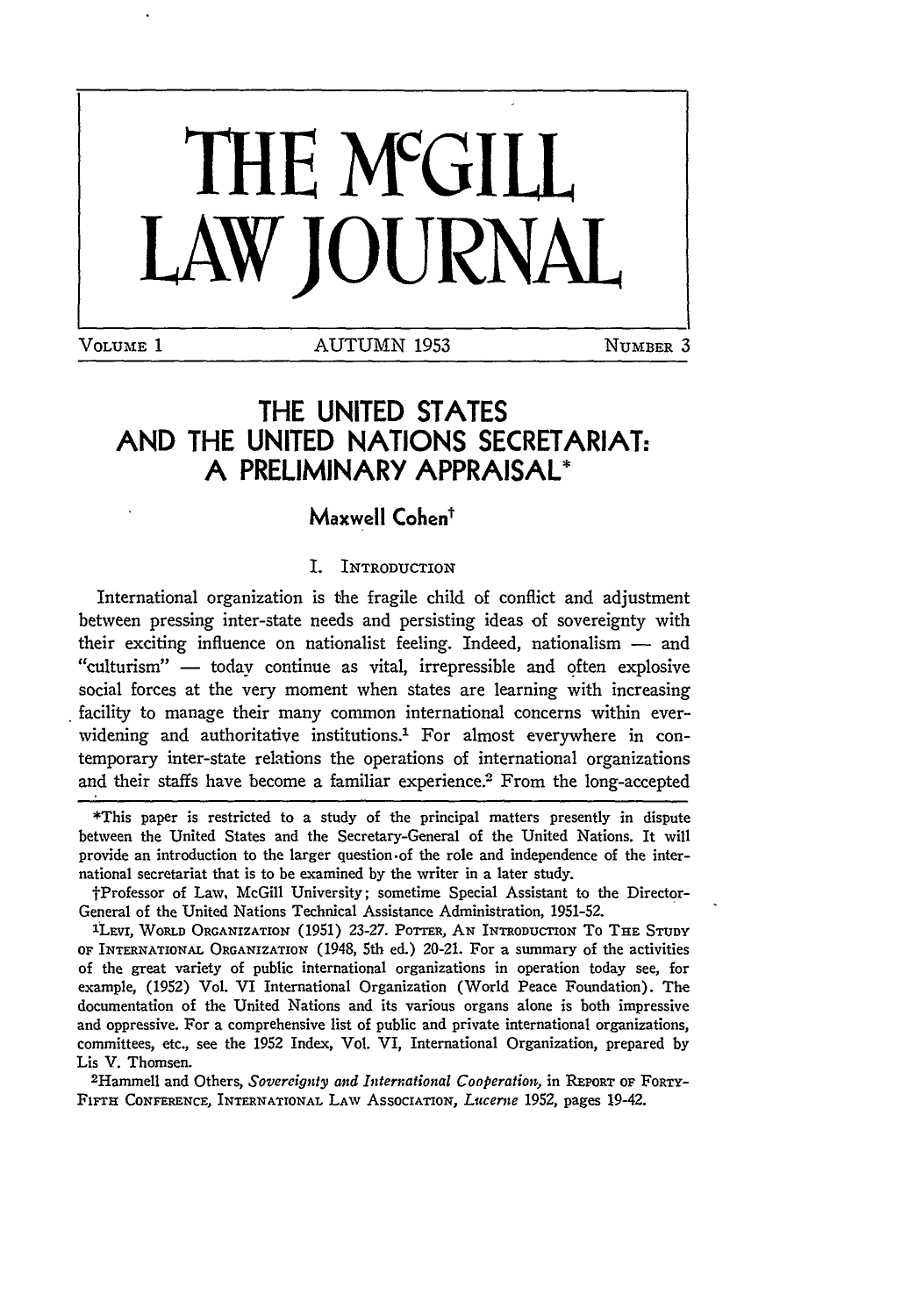specialized functions of the Universal Postal Union and its predecessors through the often too-dramatized activities of the United Nations in New York and in the field, the line of supra-national civil service duties now reaches perhaps its most authoritative present expression in the European Coal and Steel Community. For out of ECSC come orders directly to the coal and steel producers of its sovereign members, from a "legislature" with jurisdiction to set prices and quotas, from an "executive" competent to supervise the operation of the program and having direct access to the national courts of member-states to compel local obedience on behalf of the Community.<sup>3</sup>

But it is one thing to create an international organization to serve the common purposes of military allies or kindred political societies. It is quite another to erect a system of universal institutions, with state security and human welfare their principal objectives, to erect such institutions in an age of great political tension and with a membership embracing almost all the potential antagonists. Indeed, it is a saddening irony that the United Nations should find itself attempting to do tasks today under conditions that even the boldest political idealist in 1945 might never have had the temerity to demand of it. For the United Nations as an institution, its members and its staff, now face the difficult duty of developing some kind of new balance between maintaining their symbolic, legal and administrative independence while yielding gently to the pressures of the "cold war"  $-$  at least in so far as those pressures may require some concessions to the severe security-consciousness of United States public opinion and government policy. Yet, the dispute between the United States and the United Nations over personnel matters is but a symptom of the larger malaise affecting most political and institutional arrangements embracing the East and the West in our day. Viewed on another plane, however, the success or failure that will mark the resolution of this problem may affect the administrative atmosphere of the United Nations as an independent international organization, perhaps for the duration of its location in the United States.

### II. THE HISTORICAL DEVELOPMENT OF THE INTERNATIONAL SECRETARIAT

It is less than one hundred years since the first evidence emerges of modern states joining in extra-national inter-state projects that would require personnel and authority to some extent independent of the geographic and political sovereignty of the member states.4 Perhaps one of the earliest

<sup>3</sup>Green, *Legal Aspects of the Schuinan Plan* (1952) 5 Current Legal Problems 274. See also, for example, the address of the Hon. L. B. Pearson, Secretary of State for External Affairs on May **3,** 1953 describing recent decision of the **NATO** Council affecting the military budgets of member states. (Dept. of External Affairs, Statements and Speeches No. **53/20).**

<sup>4</sup>There is a rich literature on the development of diplomatic immunities as well as on the parallel problem of the status and immunities of International Organizations and their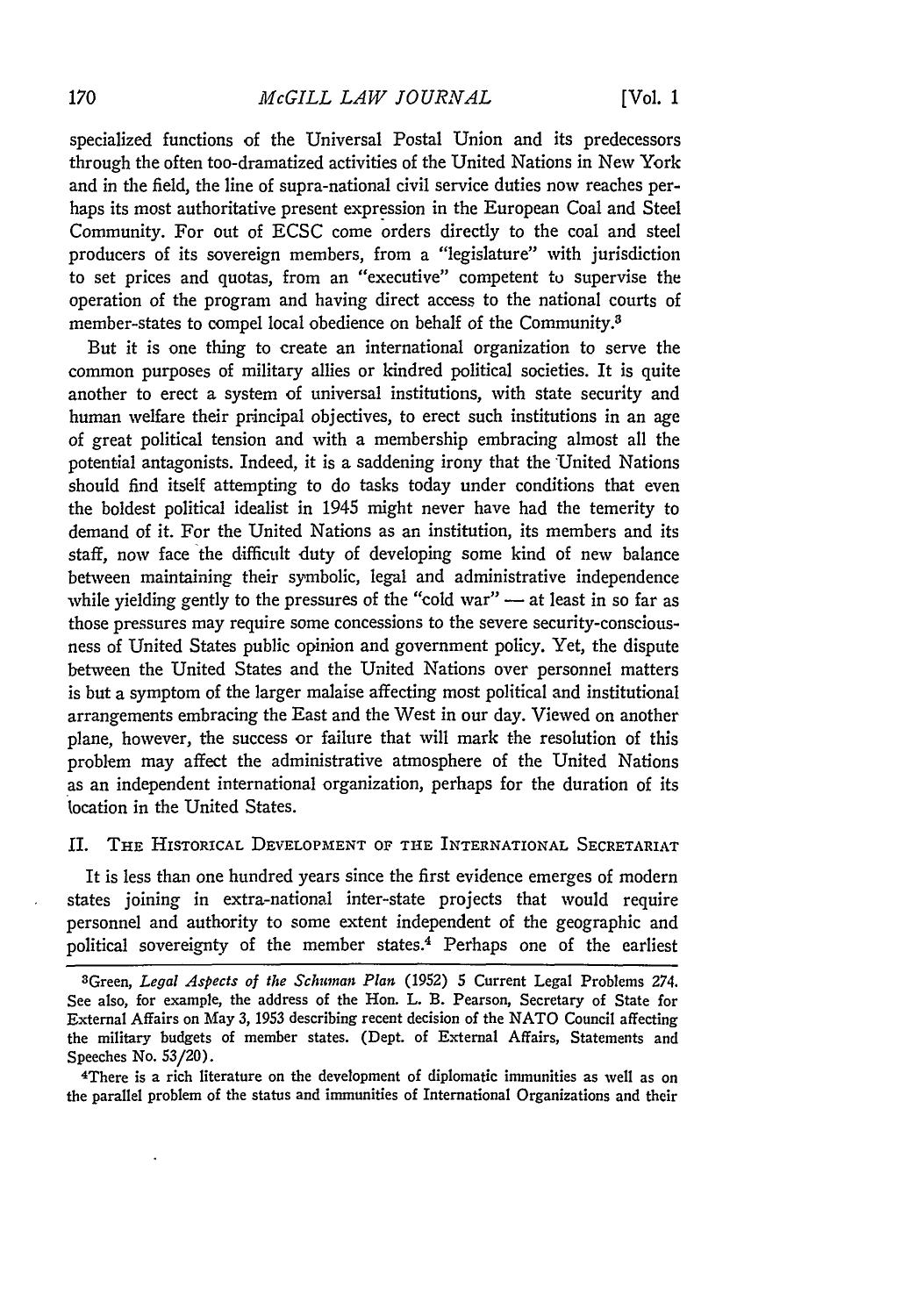expressions of this process was to be found in the management of the Danube and Rhine rivers.<sup>5</sup> But here the employees of the river Commissions were nominated **by** their governments and their immunity from the local jurisdiction of the riparian state was severely limited. Indeed, that modest "immunity" was founded juridically on the concept of "neutrality", the only concept that seemed relevant and possible at the time since it was directed largely to maintaining the neutrality of Commission personnel should war break out among the signatories to the treaties establishing the Commissions.<sup>6</sup>

Of course there long had existed the practice and doctrine of immunities and privileges for diplomatic officials and in a much more limited degree for consular agents. But except for very special cases, and not going much beyond the later part of the 18th Century, these immunities and privileges were rarely in favor of nationals of the grantor state and thus had no effect upon the

staffs. See for example Kunz, *Privileges and Immunities of International Organizations* (1947) 41 A.J.I.L., 828, Note 13, and citations there; Yuen-Li Liang, *The Legal Status of the United Nations in the United States* (1948-49) Int. Law Quart. *577;* Clive Parry, *International Government and Diplomatic Privilege* (1947) Mod. Law Rev. 97; C. W. Jenks, *The Legal Personality of International Organizations* (1945) 22 B.Y.I.L., *267,* Footnote 1; H. M. Wood, *Legal Relations Between Individuals and A World Organization of States* (1944), 30 Transactions of the Grotius Society 141; L. Preuss, *The International Organization Immunities Act* (1945) 40 A:J.I.L. 332; L. -Preuss, *Diplomatic Privileges and Immunities of Agents Invested with Functions of an International Interest* (1931) **25 A.J.I.L.,** 694; L. **SECRETON,** LES **IMMUNITAS DIPLOmATIQUES** DES REPRESEN-TANTS DES ETATS MEMBRES ET DES AGENTS DE LA SOCIÉTÉ DES NATIONS (1928); *J.* Secreton, *The Independence Granted to Agents of the International Community in Their Relations with National Public Authorities* (1935) 16 B.Y.I.L. 56; Sir Cecil Hearst, *Diplomatic Immunities - Modern Developments* (1929) B.Y.I.L. 1; E. Schwelbe, *The Diplomatic Privileges* (Extension Act 1944), (1945) 8 Mod. Law Rev. 50; **RANSHOFAN-**WERTHEIMER, THE INTERNATIONAL SECRETARIAT (1945); HILL, THE IMMUNITIES **AND** PRIVILEDGES OF INTERNATIONAL OFFICIALS (1947) ; CORBETT, POST-WAR WORLDS (1942) ; THE INTERNATIONAL SECRETARIAT OF THE **FUTURE** (1944), (Royal Institute of International Affairs) ; W. R. Crocker, Some Notes on the United Nations Secretariat (1950) IV, *International Organization* 598; THE UNITED NATIONS **SECRETARIAT** (United Nations Studies No. 4 [1951] Carnegie Endowment for International Peace); CROSSWELL, THE PROTECTION **OF** INTERNATIONAL **PERSONNEL** ABROAD (1952).

**<sup>5</sup> CHAMBERLAIN, THE REGIME OF INTERNATI6NAL RIVERS: DANUBE AND RHINE (1923)** *47* et seq.; **HIGGINS** & **COLoMBOS,** THE INTERNATIONAL LAW OF THE **SEA** (2nd ed. 1951), **159; For an** interesting historical survey see **the** Judgment of the P.C.I.J. in *Jurisdiction of the European Commission of the Danube* (1927) P.C.I.J. Ser. B., No. 14.

<sup>6</sup>Article XXI of the Public Act of November 1st, 1865 (55 British State Papers 93) reads as follows: "The works and establishments of all kinds created by the European Commission of the Dambe . .. particularly the navigation cash office at Soulina **. ..** shall enjoy the neutrality stipulated. by Article XI **of** the said Treaty, and shall be in case of war equally respected by all the belligerents.

The benefit of this neutrality shall be extended . . . to the general inspection of navigation, to the administration of the Port of Soulina, to the staff of the navigation cash office **...** and lastly to the technical staff charged with the superintendence of the works" (cited in Chamberlain, supra Note 5, 307).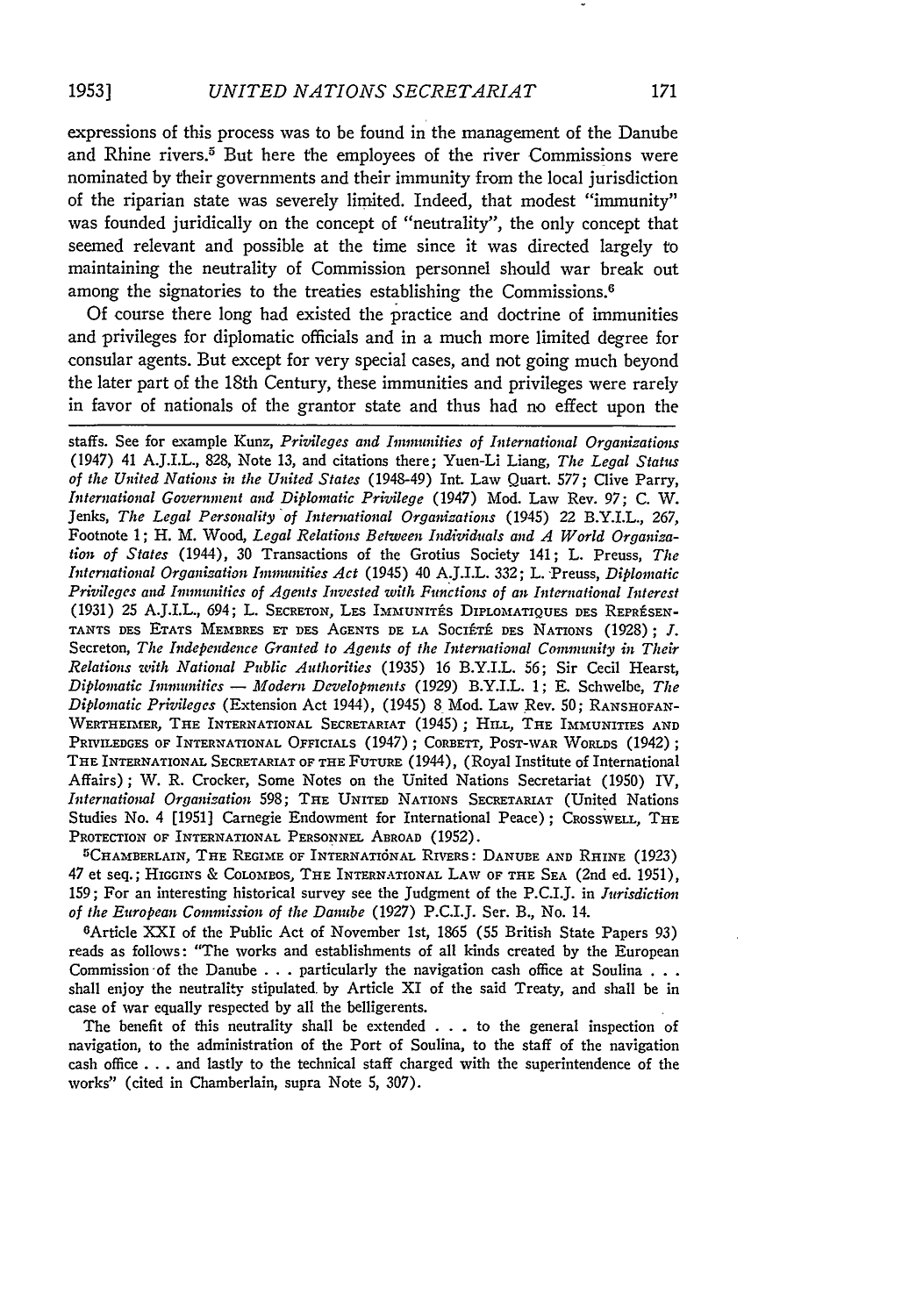jurisdiction of the sovereign over his own citizens.<sup>7</sup> In theory and practice, therefore, immunities attaching to persons as against the state of their own nationality were little in evidence in the 19th Century whether in the area of multi-national organization, bi-lateral Commissions and Tribunals and *a fortiori* in the traditional category'of diplomatic personnel.

Modern international organization, of which the Postal Union is one of the earliest and best known examples, stems from the burgeoning commercial and political intercourse that marked the nineteenth Century with its vast increase in population, travel and trade.8 The need for agencies to service such inter-state public functions as postal services and quasi-public needs such as moving transport across state frontiers, led to the proliferation of public and private international unions in the last quarter of the Century. But in all of these the information and consultative side was emphasised while "legislative" and "executive" authority remained limited and in most cases was not even contemplated. In a sense, however, the emergence of these permanent bureaus represented one branch of the barely perceptible organization of the modern international world into a kind of primitive constitutional framework where the growing variety of conferences represented the legislature, the rise of arbitration the judiciary, and international unions and their bureaus, the executive. However, this analogy has a more structural than substantive significance.

With the establishment of the League of Nations, the I.L.O. and the Permanent Court of International Justice after World War I, the scale of permanent international organization reached a new level of magnitude. It was necessary to give effective legal status to the League and its servants for their manifold international activities, and in particular for the relations of staff with their own states when as international officials they were carrying out the functions of the organization in such states. What evolved in the relations of the League to Switzerland applied more or less similarly to the I.L.O. and at the same time there was a parallel development in the relations of the Permanent Court of International Justice to the Netherlands.<sup>9</sup>

Two main conceptions seem to have dominated these relationships. There was, first, the belief that traditional diplomatic privileges and immunities should attach to the highest officers of the organization with the less senior officials afforded more limited privileges  $-$  immunity for official acts and various tax exemptions **-** while Swiss nationals had even more restricted immunities from local jurisdiction, confined to official acts, freedom from

<sup>7</sup> ADAIR, **THE** EXTERRITOR1ALITY OF **AMBASSADORS IN THE** SIXTEENTH **AND** SEVENTEENTH **CENTURIES** (1929) 1-14. **SATOW,** A **GuIDE** TO **DIPLOMATIC** PRACTICE Vol. I (1922, 2nd ed.) 251-283. **<sup>8</sup> EAGLETON, INTERNATIONAL GOVERNMENT** (1948) 157-187, particularly 168-169 and

citations in note 17.

**<sup>9</sup> HILL,** *op.* cit. note 4, at 3-13.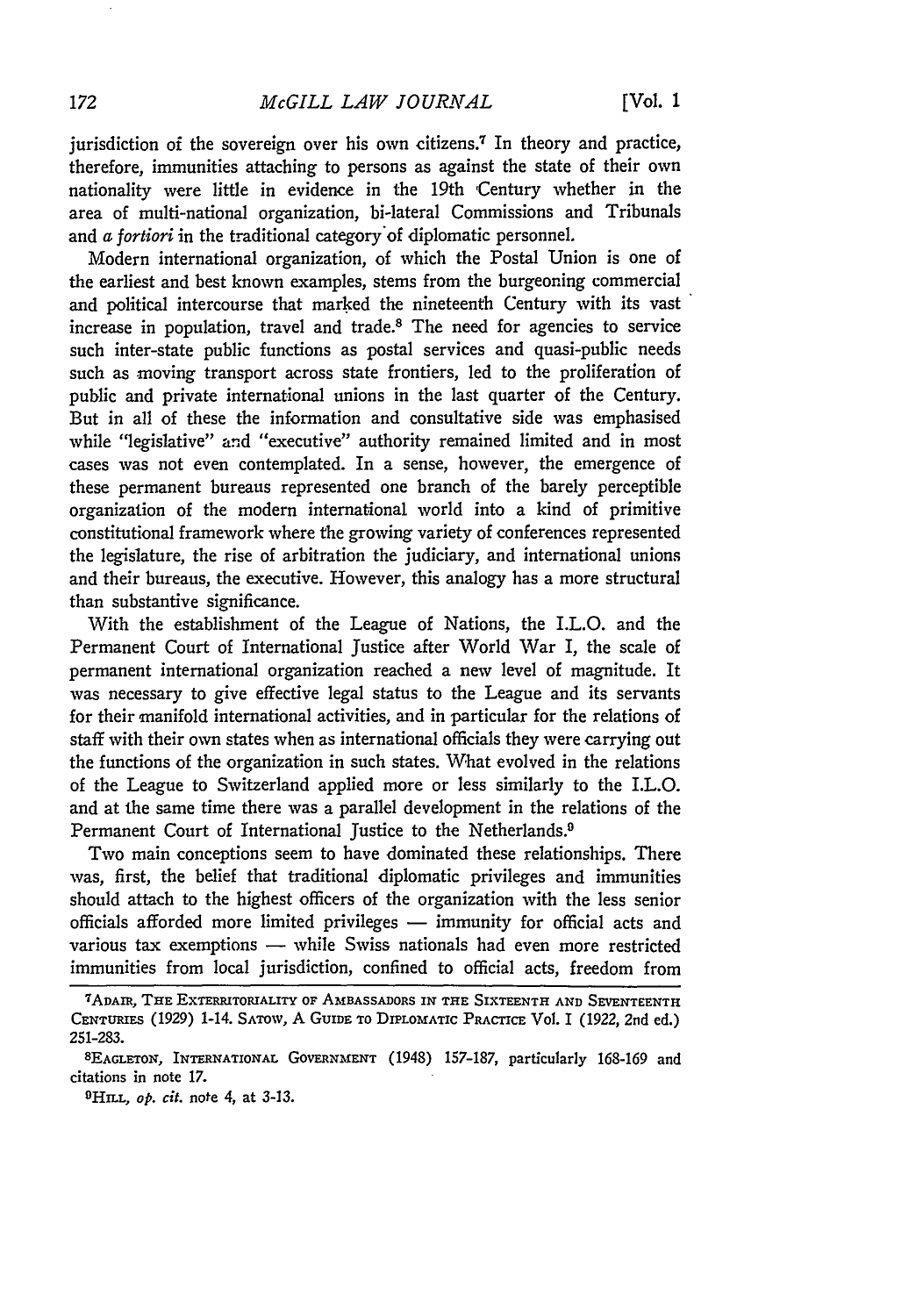cantonal and municipal direct taxes on their League salaries, and military training deferment. Second, the League itself soon achieved status as a kind of quasi-international person having that quantum of juridicial personality necessary for its activities, e.g., inviolability, the ownership of all forms of property and capacity to deal freely with member governments.<sup>10</sup> The most advanced statement of the privileges and immunities of international organizations and their staffs in the inter-war years is to be found in the arrangements entered into between the Government of Canada and the I.L.O. for its temporary wartime location in Montreal.<sup>11</sup> Here the immunities favouring Canadian nationals. in matters of taxation, military service, freedom from local jurisdiction for official acts, etc., were no different than those afforded to non-nationals while the higher category of diplomatic immunities was not provided for. These arrangements suggest considerable progress beyond the agreements that governed the relations between the League and Switzerland and mark the clear beginnings of the "functional" immunity concept for all staff members.

The League  $-$  I.L.O. experience was highly suggestive and some of the major personnel lessons, of this first attempt at a universal security system, were the following **:12**

- **1.** There was a natural reluctance on the parts of a state playing host to an international organization to extend to its own nationals "diplomatic" or even specifically restricted privileges and immunities from local jurisdiction. This reluctance at first extended even to the position of Dutch judges and higher officials of the Permanent Court in their relations with the Netherlands.
- 2. The symbolic role of the head of the Secretariat, and 'his principal deputies or aides, rendered it desirable, certainly as a matter of protocol and perhaps too as a matter of administrative, efficiency, to afford such personnel diplomatic status *vis-a-vis* the host state.
- **3.** There was need for greater specificity in stating the precise immunities and privileges to which other members of the Secretariat might be entitled *vis-a-vis* the host state and member states in matters of their subjection to any member state jurisdiction.
- 4. The status of the Organization itself, as a legal person, needed a more secure definition than had been provided for in the Covenant

**"P.C.** 6283, Aug. 14. 1941.

1 2For a detailed examination of the practical results of immunities and privileges in the League and the I.L.O., see RAxsia0FEN-WERTHEimER *op. cit.* 265-273; also **HILL** *op. cit.* **96-100.**

<sup>1</sup> 0For the development and details of these provisions see The Modus Vivendi of **<sup>1921</sup>** and The Modus Vivendi of 1926, with the Swiss Federal Council, cited in HiLL *op. cit.* at 121 and **138.**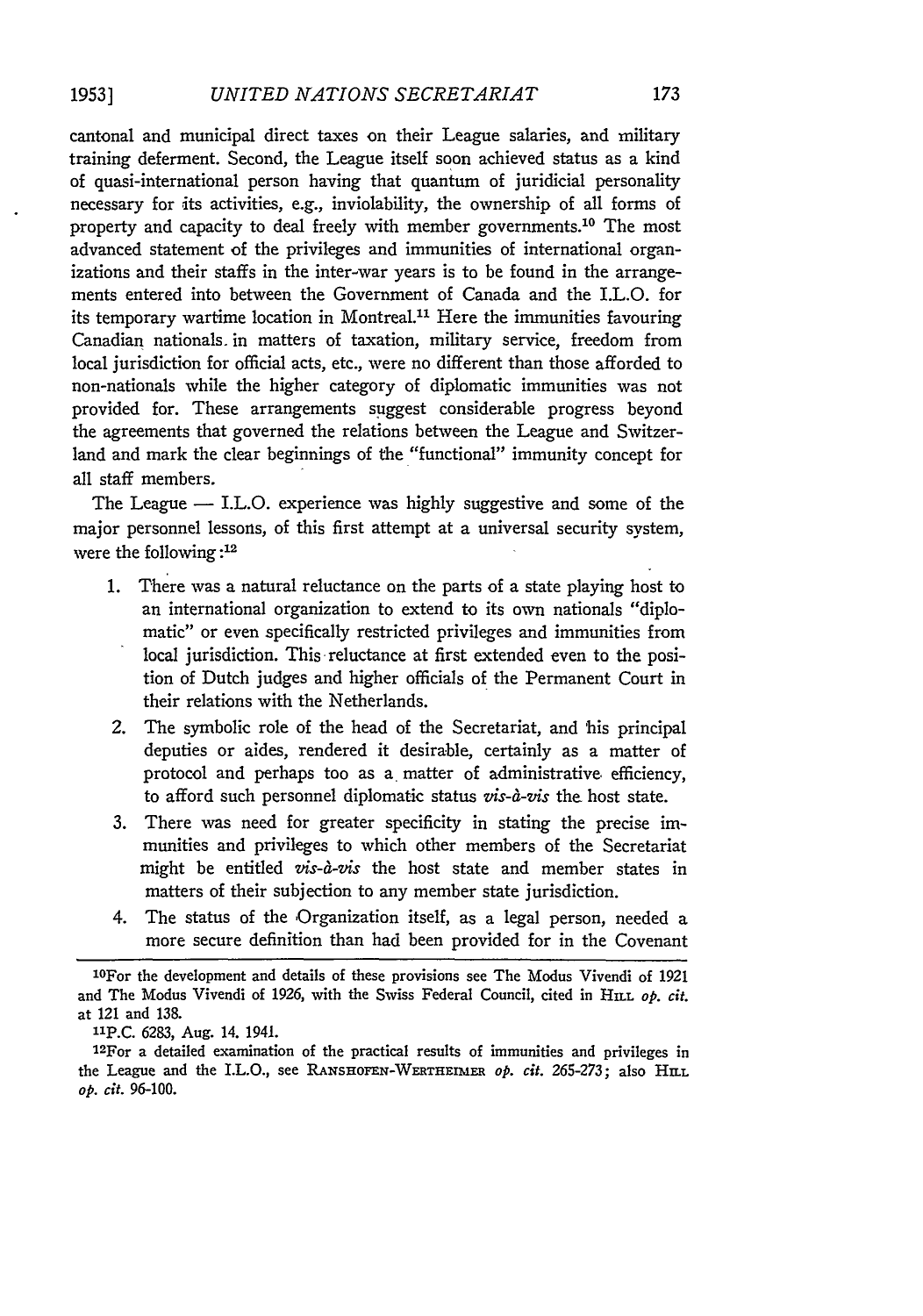and various agreements; while the day-to-day legal relations to the host state of the Organization, its Headquarters and its property would best be served by detailed articulation in a bilateral convention.

- 5. The principal objective in defining the status of the Organization, in providing "diplomatic" privileges for its senior personnel, as well as other grades of immunities for the remainder of the staff, was to give the Organization the means to function in a truly international  $m$ anner  $-$  in short to make it independent of control by the 'host' state or by any member state save for such control collectively contemplated by the membership itself or necessary for the protection of the reasonable administrative and police interests of the host state.
- 6. Finally throughout the whole period there was little or no abuse of these exemptions from local jurisdiction by Swiss nationals or nonnationals.

## III. THE UNITED NATIONS SYSTEM

These experiences were borne in mind both by the draftsmen in San Francisco in 1945 and later by the Preparatory Commission. The articles in the Charter, the Report of the Preparatory Commission<sup>13</sup> and the later implementing international engagements went a good way toward clarifying what had been general and uncertain in the League  $-$  I.L.O. regime. An examination of Article 7, and Articles 97, 100, 101, 104, 105 of the Charter reveals how positive were the views of the signatories that the Secretary General and his staff were to be independent of any "instructions" from member governments, that the Secretariat was to be an organ of the U.N. and that the U.N. was to have all the necessary legal capacity for the "fullfilments of its purposes" and was for these purposes to enjoy "privileges and immunities in the territory of each of its members"; similarily, delegates of its members and officials of the organization also were to enjoy privileges and immunities necessary for the "independent exercise of their functions."<sup>13a</sup>

In order however to have the largest measure of detailed agreement among member-states as to the meaning of these general provisions, the General

- **13** (1) There are established as the principal organs of the United Nations: a General Assembly, a Security Council, an Economic and Social Council, a Trusteeship Council, an International Court of Justice, and a Secretariat
	- Art. 97 The Secretariat shall comprise a Secretary-General and such staff as the Organization may require. The Secretary-General shall be appointed **by** the General Assembly upon the recommendation of the Security Council. He shall be the chief administrative officer **of** the Organization.

**<sup>1</sup> <sup>3</sup> REPORT** OF **THE** PREPARATORY **COMMISSION** OF **THE UNITED** NATIONS (1946) (U.N. doe. PC/20) Chap. VII, **App. A,** particularily, paras. **3** and 7; see also Chap. VIII, The Secretariat.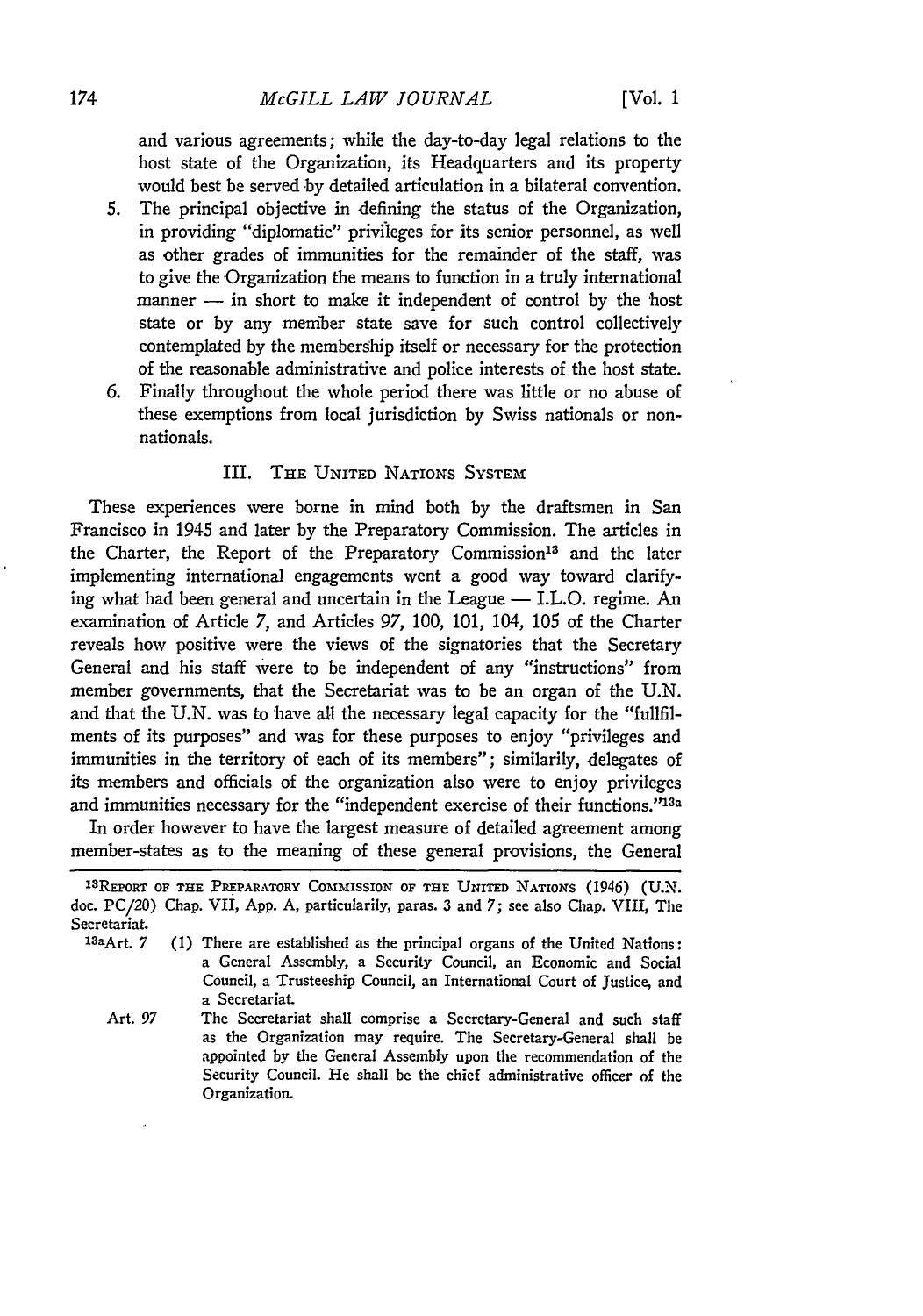Assembly in 1946 adopted the Convention on Privileges and Immunities,<sup>14</sup> reflecting the best thinking arising out of the League experience as well as the presently anticipated needs for the even more varied operations of the United Nations. The central features of the Convention  $-$  only 38 states so far have ratified it, not including the United States - are the creation of juridical status for the Organization, of diplomatic status only for the Secretary-General and his Assistant Secretaries-General, while the remainder of the staff were limited to specific functional immunities from local jurisdiction,'5 These are confined to such matters as immunities for all official acts, exemption from taxation, exemption from national service obligations and immigration restrictions, foreign exchange benefits, repatriation facilities and

- Art. 100 (1) In the performance of their duties the Secretary-General and the staff shall not seek or receive instructions from any government or from any other authority external to the Organization. They shall refrain from any action which might reflect on their position as international officials responsible only to the Organization.
	- (2) Each member of the United Nations undertakes to respect the exclusively international character of the responsibilities of the Secretary-General and the staff and not to seek to influence them in the discharge of their responsibilities.
- Art. 101 (1) The staff shall be appointed **by** the Secretary-General under regulations established **by** the General Assembly.
	- (2) Appropriate staffs shall be permanently assigned to the Economic and Social Council, the Trusteeship Council, and, as required, to other organs of the United Nations. These staffs shall form a part of the Secretariat.
	- (3) The paramount consideration in the employment of the staff and in the determination of the conditions of service shall be the necessity of securing the highest standards of efficiency, competence, and integrity. Due regard shall be paid to the importance of recruiting the staff on as wide a geographical basis as possible.
- Art. 104 The Organization shall enjoy in the territory of each of its Members such legal capacity as may be necessary for the exercise of its functions and the fulfillment of its purposes.
- Art. 105 (1) The Organization shall enjoy in the territory of each of its Members such privileges and immumities as are necessary for the fulfillment of its purposes.
	- (2) Representatives of the Members of the United Nations and officials of the Organization shall similarly enjoy such privileges and immunities as are necessary for the independent exercise of their functions in connection with the Organization.
	- (3> The General Assembly may make recommendations with a view to determining the details of the application of paragraphs 1 and 2 of this Article or may propose conventions to the Members'of the United Nations for this purpose.

**24U.N.** Treaty Ser. 15; see also **HANDBOOK** ON THE **LEGAL STATUS,** PRIVILEGES **AND IMMUNITIES OF THE UNITEn** NATIONS, U.N. doc. ST/LEG/2.

1 5Articles I, V.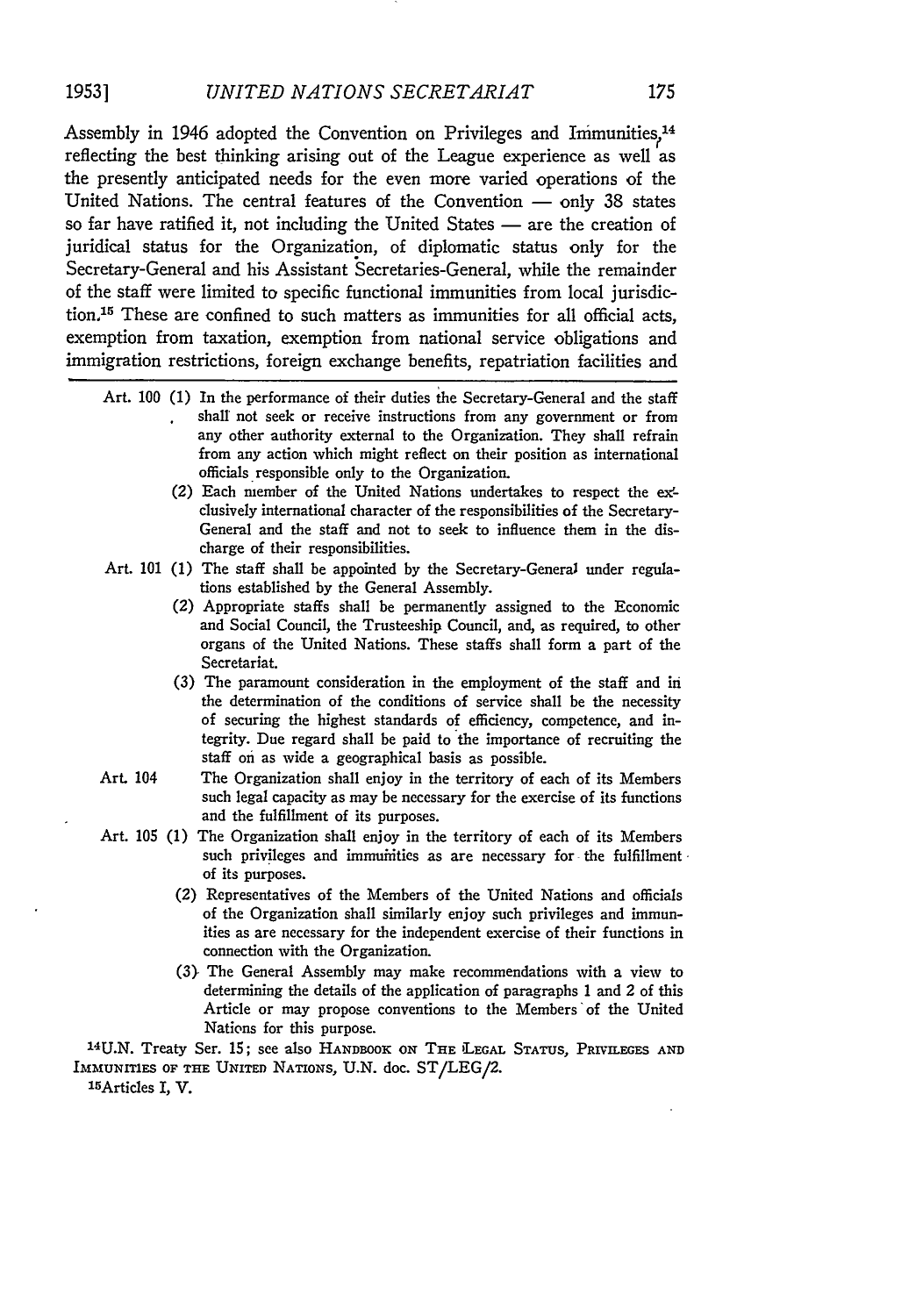customs privileges for household effects upon taking up residence in a member country. Parallel provisions are provided for experts hired *ad hoc* to go abroad on missions for the U.N.<sup>16</sup>, while a U.N. "Laissez-Passer" was established to facilitate official travel on behalf of the Organization.<sup>17</sup>

What is significant about the Convention is that it makes no distinction between nationals and non-nationals in their relations with member states of their own nationality, and that it emphasizes limited functional immunities rather than any generalized diplomatic privileges save for the Secretary-General and the Assistant Secretaries-General. Moreover, all of these privileges and immunities may be waived by the Secretary-General for any official or by the Security Council for the Secretary-General himself;<sup>18</sup> indeed the Convention is perfectly clear that the rules were designed to assist the Organization rather than to provide private exceptions to proper local jurisdiction.<sup>19</sup>

In addition to the Convention, agreements have been signed by the United Nations and most of the Specialized Agencies with their respective host states governing the status of headquarters sites and their operation in relation to the host state, its national and local governments. The U.N.- U.S. Headquarters Agreement of 194720 provides for the "inviolability" of the property and the archives of the United Nations subject to waiver by the Secretary-General permitting access by municipal officials whenever in his opinion it is necessary. Freedom of access to all those travelling officially to the United Nations from Governments or accredited organizations is also agreed to.21 In other respects generally local law and police rules apply, for the intention of these headquarter agreements has been to " . . . express mainly the rules of customary international law applicable to the premises of diplomatic missions. '22 In short what was doubtful with respect to the status of the League - requiring doctrinal development and *ad hoc* agreements as the Leagne's position and needs were crystallized - now has been rooted firmly in the Convention and in these bilateral agreements with host states as well as made broadly applicable to the U.N. membership as a whole through the general and positive language of Articles 104 and 105 of the Charter.

21Secs. 11, *13.*

22Brandon, *The Legal Status of the Premises of the United Nations* (1951) 28 B.Y.I.L., *90* fi 113.

<sup>1</sup> 6Article VI.

<sup>1</sup> TArticle VII.

<sup>18</sup>Article V, Sec. 20.

<sup>1</sup> 9 Article **I,** Sec. 20; Article VI Sec. **23.**

<sup>2011-12</sup> **U.N.** Treaty Series **11;** also **GOODRICH** & HAMBRO, CHARTR **OF THE UNITED** NATIONS, COMMENTARY AND **DOCUMENTS** (2nd ed. 1949) 640. Cf. also Headquarters Agreement, Canada and the International Civil Aviation Organization, 1951, Can. Treaty Series, No. *7.*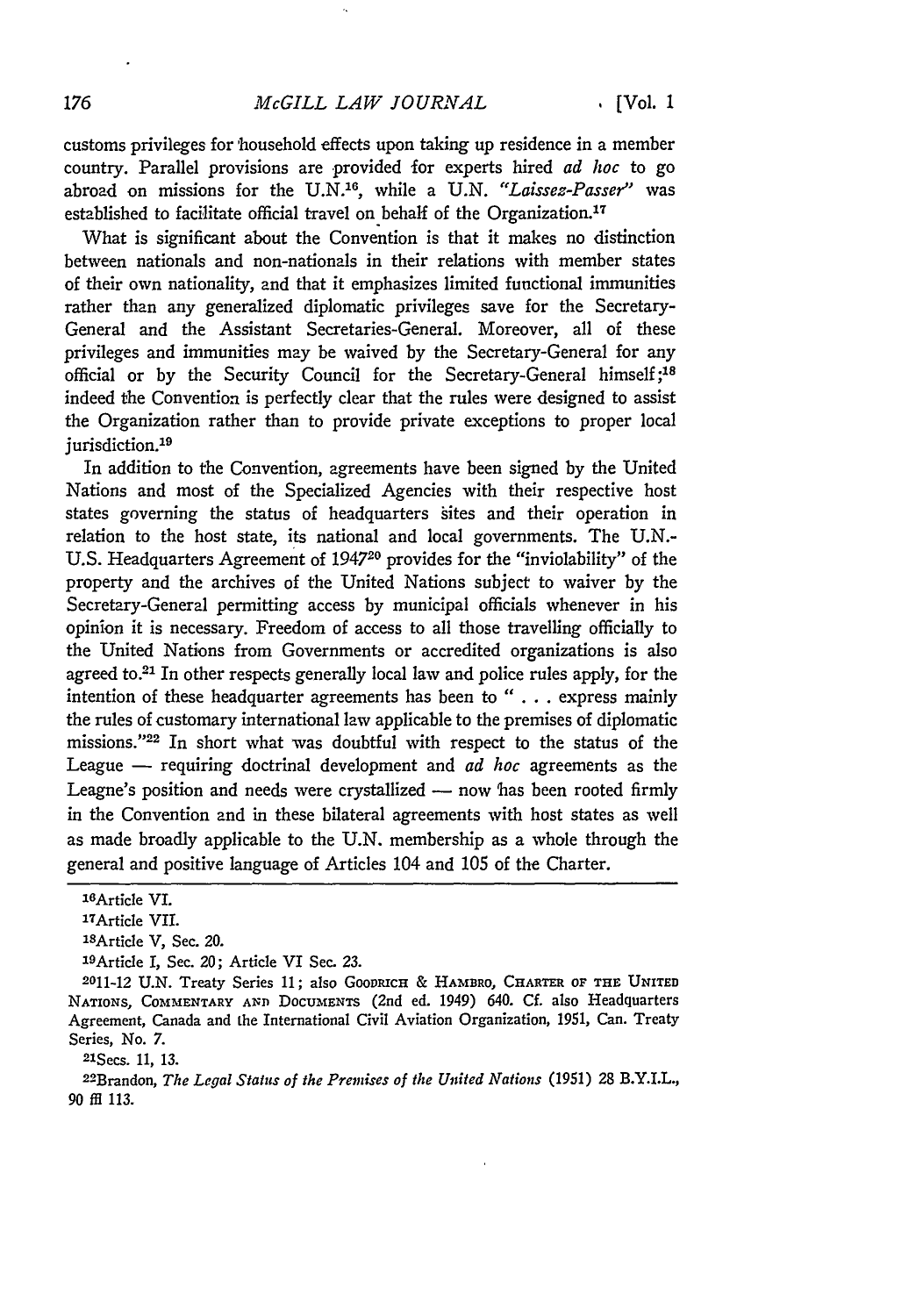With its very limited experience in playing host to an international organization the United States may be said to have been quite reasonable in its agreement on the Headquarters' site - although its alleged "reservation" providing that security reasons should permit the barring of entry to the U.S. and to the Headquarters, indicated the inhibitions in the U.S. national view. On the other hand, the U.S. has not ratified the Convention on Privileges and Immunities and the administration of this aspect of its relations with international organizations and their staffs has depended on the International Organizations Immunities Act of 1945.23 Here the U.S. had denied any special status to its own nationals and applied the conception of *persona-non-grata* to international staff while paradoxically the Act at the same time rejects the relevance of "diplomatic" privileges and immunities to international organizations and their personnel. The net effect of the refusal of the United States to accede to the Convention has been to discriminate against its own nationals in theory although in matters of taxation and military service reasonable working arrangements seem to have been reached to prevent discriminatory injustice against American nationals. Nevertheless, the climate of American opinion from the beginning of the presence of the U.N. in the 'United States has been decidedly cool toward the growth of any large group of persons having a special status and, particularly, to refuse such status to American nationals. And it is this climate together with the additional tensions of the "cold war" and the special character of Federal party politics and governmental machinary that has led in a large measure to the present dispute over personnel between the United Nations and the-United States.

### IV. SPECIFIC PROBLEMS ARISING **OUT** OF U.S. VIEWS **AND** POLICIES

While some latent resistance in United States opinion to the special - if by no means dramatically different - legal position required for international personnel could have been forseen once the United Nations located in New York, these problems of relative political novelty for the U.S. likely would have been resolved over the years without too much difficulty. No one could have anticipated, however, the extent to which after 1946<sup>24</sup> the deterioration of the relations between the Soviet Union and the West would have affected the development of the Secretariat. The Canadian espionage investigations of 1945-46 were the curtain-raiser to a series of North American experiences that found U.S. public opinion not unexpectedly sensitive to direct subversion and espionage as well as to the more elusive machinations of the Communist Party in the U.S. and its many "front" and allied organizations.<sup>25</sup>

 $\ddot{\phantom{a}}$ 

**<sup>23</sup>**59 Stats. U.S. 669.

<sup>24</sup>Cohen, *Espionage and Immunity - Some Recent Problems and Developments.* (1948) **25** B.Y.I.L. 404.

<sup>25</sup>For the most recent summary of these alleged activities within the- U.S. Government service see **UNANIoUs REPORT** OF INTERNAL SECURITY **SUB-CoMMITrEE** OF **SENATE**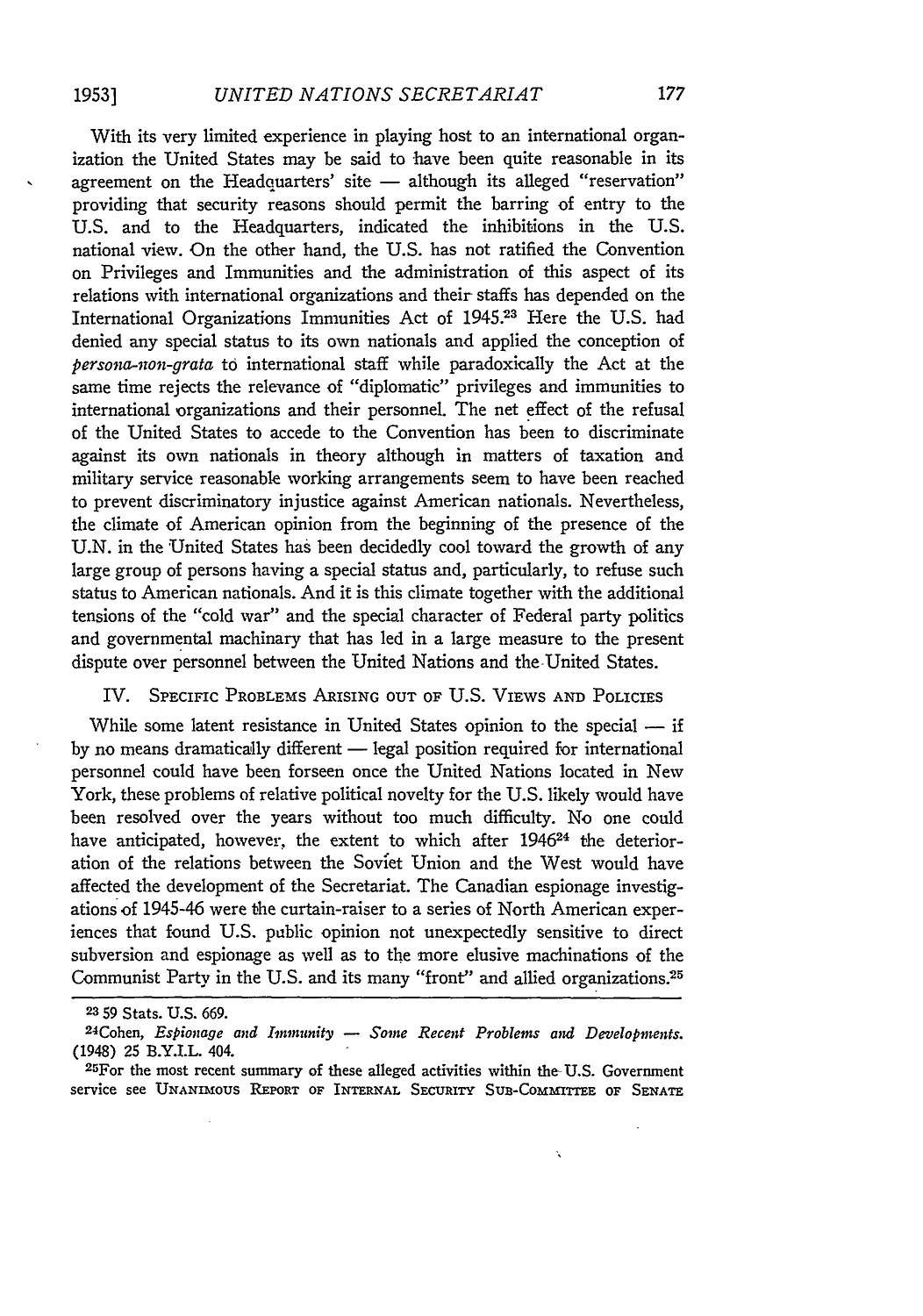Meanwhile a very rapid U.N. recruitment program in New York  $-$  almost three thousand employees within two years  $-$  was made necessary by the exigencies of organization.<sup>26</sup> On the soundest of grounds the United States from 1946 to 1948 exercised little or no direct influence on Secretariat personnel policies except of course, for the early employment from among U.S. nominees of one or two of the most senior officials of the Organization.<sup>27</sup> In general, the United States was prepared to follow the principle that seemed to have been accepted in San Francisco and by the Preparatory Commission that the Secretary-General - except in the matter of the Assistant Secretaries General  $-$  was to be given the widest latitude in recruiting staff of competence and integrity,28 subject only to the general direction of the Charter that "reasonable geographic distribution" be sought wherever possible. The combined effect therefore, of the Charter, the Headquarters Agreement, the International Organization Immunities Act and this early American policy of non-interference, was to assist substantially **-** despite the limitations of the Act **-** in creating the requisite conditions for establishing an independent Secretariat in New York and abroad, internationally-minded and "loyal" to the Secretary-General.

In addition, the United States had to accustom itself to those provisions of the Headquarters Agreement which afforded to persons traveling to the United Nations on official business due access to the Headquarters and, therefore, admission to the United States. This covered not only U.N. officers and diplomatic personnel but also representatives of Accredited Non-governmental Organizations visiting the U.N. on behalf of their principals as well as all other persons officially invited by the United Nations. Finally, the international operations of the U.N. and the *Laissez-Passer* provisions of the Convention contemplated reasonably simple travel arrangements for U.N. officials, strictly, it seems, without requiring passports from the state of their own nationality. But since the U.S. was not a party to the Convention passports were applied for by American nationals who were officials of the U.N., and, until the sharp change in the political situation, few difficulties were encountered in obtaining them in the first three or four years of U.N. operations in the United States.

**ScHWEBEL,** THE SECRETARY-GENERAL OF **THE** UNITED NATIONS (1952) 58.

28Secretary-General's Note to Correspondents No. 582, 2 Jan. 1953, p. 2 **-** "At that time in response to enquiries **by** the Secretary-General, the Secretary of State (Mr. James F. Byrnes) said that the United States Government did not wish to recommend United States citizens for employment or give official support or clearance to applicants and staff members."

JUDICIARY **COmmITrEE:** Aug. 24, 1953, republished in U.S. News and World Report, Aug. 28, 1953, 16 et. seq.

REPORT OF THE SECRETARY **GENERAL OF** PERSONNEL POLICY, (Hereinafter called REPORT) U.N. doc. A/2364, Para. **30. <sup>2</sup> <sup>7</sup>**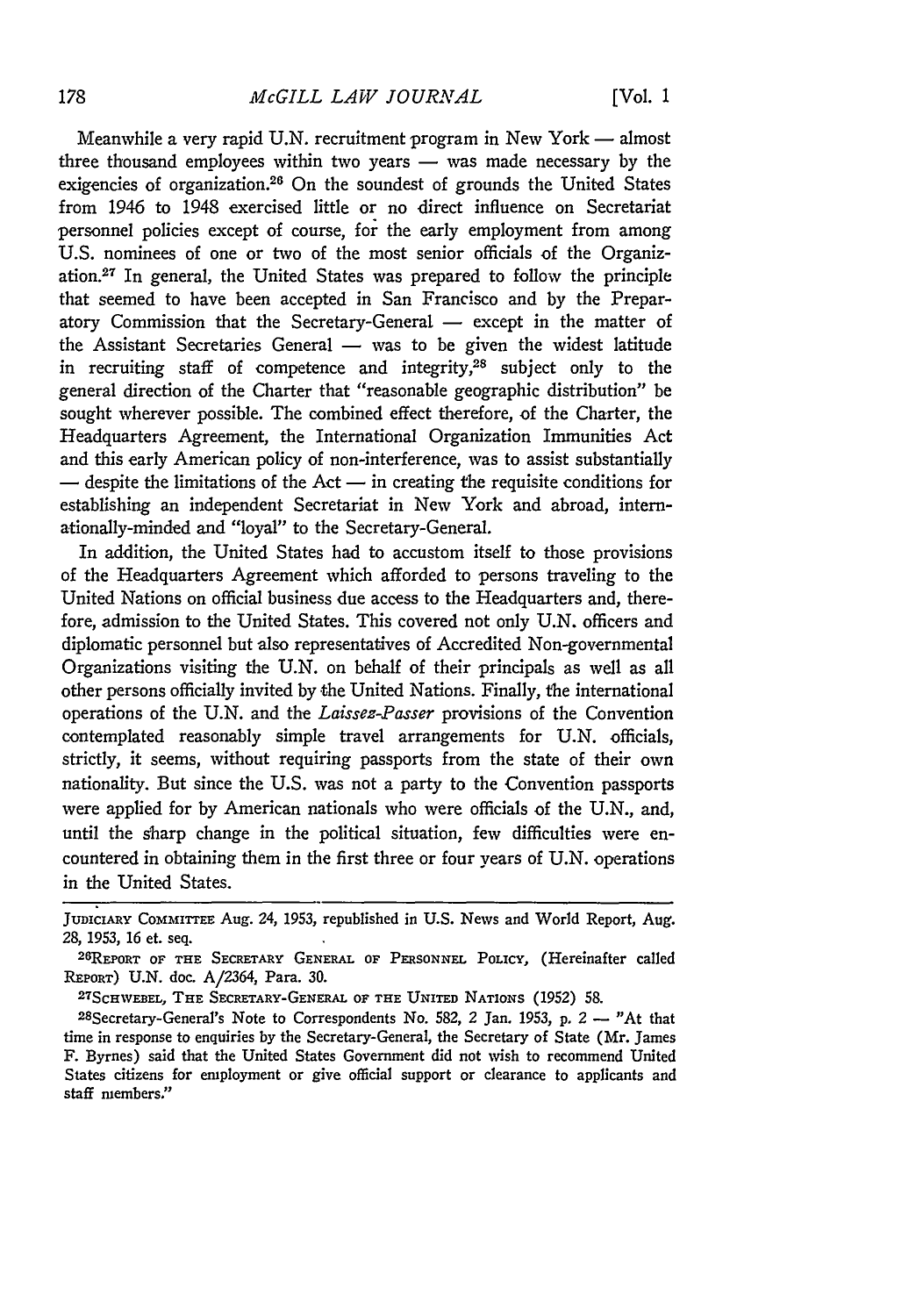When, however, the political temperature in the U.S. began to reflect the seriousness of international tensions and was aggravated particularly by the ascerbities of party politics in this period, the interest of the U.S. in municipally located subversion and espionage was feverishly heightened. By 194849 the State Department already was informing the Secretary-General in a very limited and not too satisfactory form<sup>29</sup> that certain persons on the staff of the United Nations were past, present or potential subversives and thus were a possible threat to the security interests of the U.S.. By late 1952, accusations by various agencies of the U.S. Government, particularly Grand Juries and Senate Investigating Committees, had led to a number of specific problems for the Secretary-General. These may be listed as follows:

- 1. Certain American nationals among U.N. personnel were being charged by these agencies with past, present or potential "subversive" and/or "espionage" activities.
- 2. A number of United States nationals employed by the Secretariat had refused to testify before a Federal Grand Jury and/or a U.S. Senate Investigating Committee on the grounds that their answers might tend to incriminate them. They claimed the privilege of the Fifth Amendment of the United States Constitution which provides for protection against self-incrimination.29a
- 3. The State Department in a number of cases already had refused to give passports to American nationals in the Secretariat suspected of subversive activities and these nationals, therefore, had been unable to travel on the business of the U.N.  $-$  the U.S. not having acceded to the Convention with its *"Laissez-Passer"* provisions.
- 4. The U.S. Government had forecast its refusal to permit entrance into the United States of those non-nationals representing Non-Governmental Organizations, and travelling to the U.N. on official business, whose admission would present a threat to United States security.
- 5. There was some suggestion that non-nationals of the Secretariat suspected of subversive activities might be subpoened before 'U.S. investigating agencies and also that such personnel, should they leave the country on U.N. business, might not be granted re-admission to the U.S. to resume their U.N. employment.
- 6. There was the possibility of Congressional legislation to render it a criminal offence for any U.S. national to take employment with an international agency unless prior clearance had been obtained from the U.S. Government.

<sup>29</sup>See Note **582** supra, page 2; REPORT para. 46.

<sup>29</sup>a Art. V. "No person . . . shall be compelled in any criminal case to be a witness against himself . . . "; cf. Canada Evidence Act, R.S.C. 1927, Cap. **59,** Sec. 5.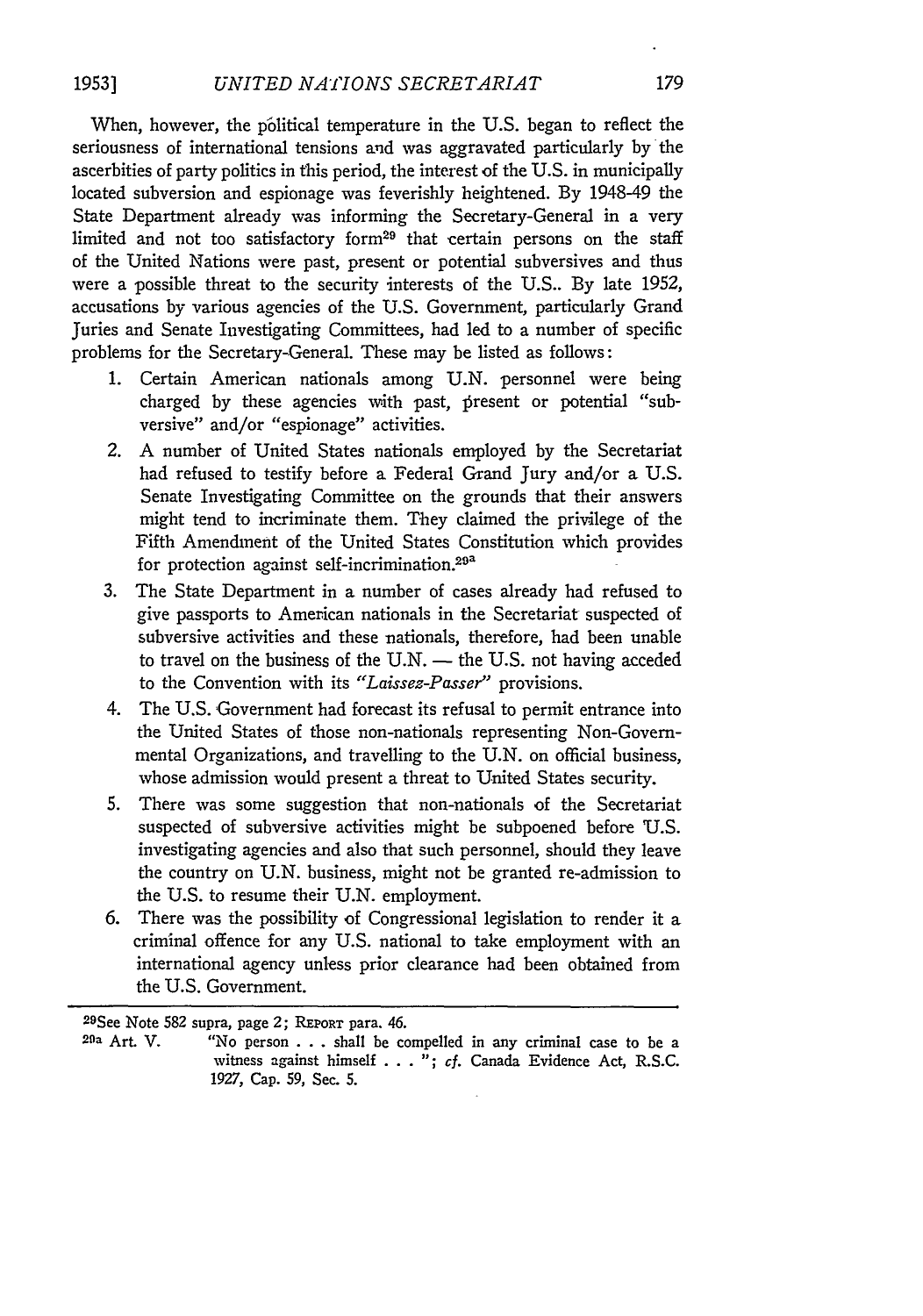There is no need to emphasize here the concern felt in 1952 in the United States and in the Secretariat about these allegations and procedures and the awareness of many members of the U.N. that these events were tending to threaten the morale, the independence and the good name of the Secretariat. A point had been reached in the relations of the United States to U.N. personnel policies that required a most careful examination of the legal, political and administrative issues in order to reconcile those Charter principles and Staff Regulations founding the Secretariat's independence and responsibility with the claims of the U.S. to take all measures necessary for the protection of its security.

### V. THE **JURISTS'** OPINION **AND** U.N. POLICY

Faced with this growing challenge to his independent judgment as the chief personnel officer of the U.N., the Secretary-General appointed three lawyers, - from the United States, the United Kingdom and Belgium - to serve as a Commission of Jurists and to advise him on the more immediately controversial questions particularly those relating to the management of allegedly supervise personnel.

The Commissioners' Opinion<sup>30</sup> of November 1952 is now one of the more celebrated documents of U.N. legal history whatever may be its intrinsic merits as legal analysis. It gave rise at once to much controversy and also to some fears that if all of its recommendations were followed they might limit considerably the independence of the Secretariat not only in its relations with the U.S. but vis-à-vis other member-states as well. Nevertheless the Opinion influenced substantially the Secretary-General's Report to the General Assembly on Personnel Policy submitted in March, **1953.31**

There is no need now to examine the language of the Opinion in full detail, but some extensive references are necessary to its specific findings, to the quality of its reasoning and research, to the influence it has excercised on subsequent Secretariat policy, General Assembly opinion, and United States views, and finally to its effect on the position of those U.S. nationals later dismissed by the Secretary-General, — including the method of their dismissal and the decisions of the Administrative Tribunal in reviewing those dismissals.

Five questions were put to the Commission:

*First:* Whether it was compatible with Secretariat employment for a staff member to refuse to answer questions put to him by an investigatory organ of his government. While this question was phrased generally, and appeared to affect all member-states, it clearly seemed designed to deal with those U.S. nationals seeking the benefits of the Fifth Amend-

<sup>3</sup> <sup>0</sup> 0PINION **OF COMMISSION OF JURISTS** (hereinafter called **JURIsTs' OPINION) U.N.** doc. *A/INF/51.* **<sup>31</sup>**

**Supra** note 26.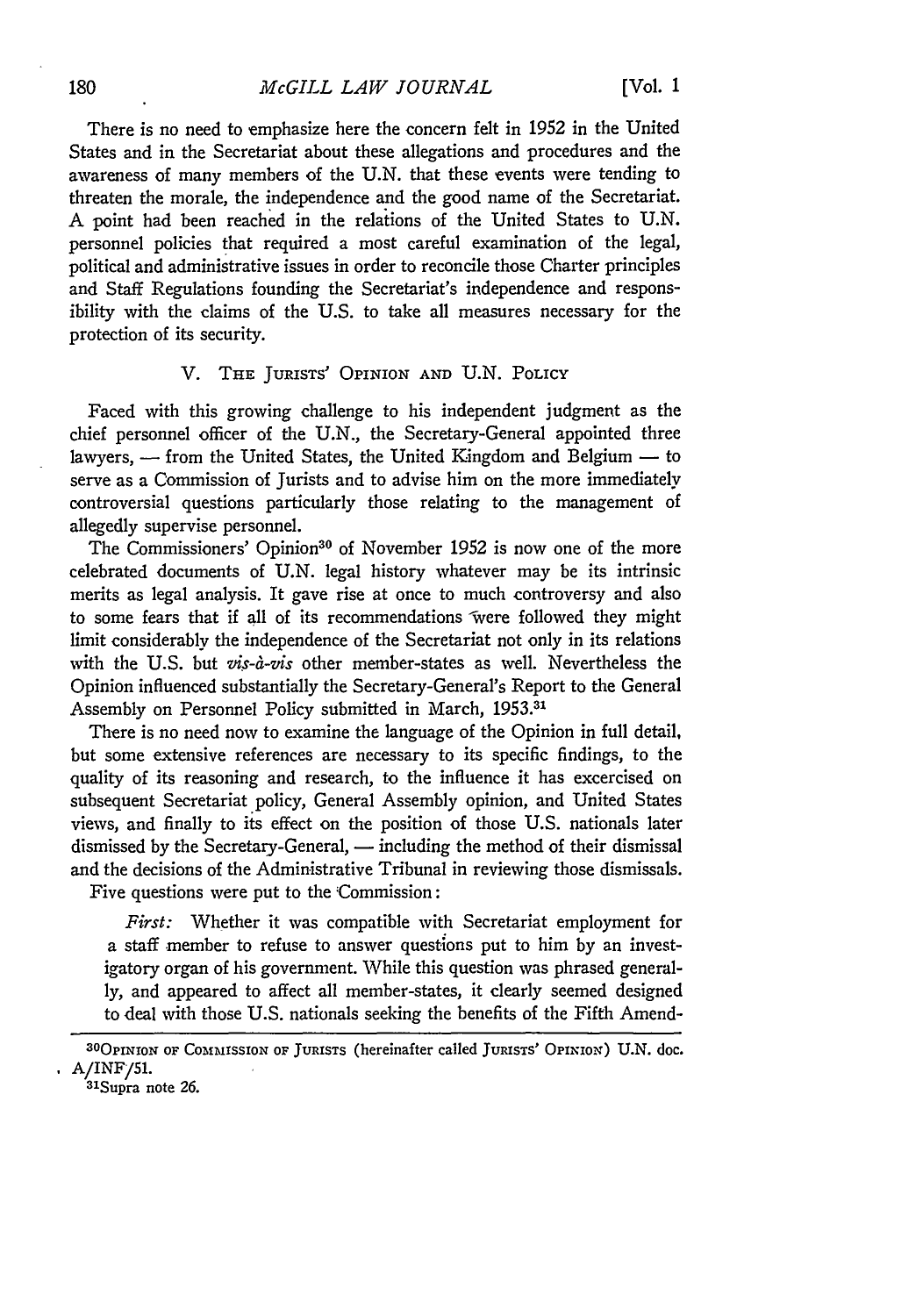ment in their appearances before a Grand Jury or U.S. Senate Committee. The Commission answered firmly in the negative.

*Second:* What should the Secretary-General do about a refusal by the U.S. Government to issue a passport to a staff member for official travel. The Commission's answer was not too clear but seemed to suggest that such a refusal should be treated as an allegation of past, present or potential subversive activities and that the Secretary-General should be put upon his inquiry as to the fitness of the employee to remain an international civil servant.

*Third:* What action should the Secretary-General take when an official source of the U.S. Government informs the Secretary-General that a staff member of U.S. citizenship is "disloyal" to the U.S. The Commission advised that the Secretary-General should make the fullest inquiry but he must have *reasonable grounds* for believing the allegations before the employee can be discharged. This standard was also to apply, it seems, to the passport cases.

*Fourth:* Should the Secretary-General make available the archives of the Organization to U.S. investigating agencies or authorize staff members to reply to questions requiring confidential information about their official arts. To this the Commission gave a clear negative.<sup>31a</sup>

*Fifth:* Does the Secretary-General 'have authority to dismiss holders of permanent appointments on evidence of "subversive" activities against their country or a refusal to deny such activities. The Commission replied that the Secretary-General has authority to disrhiss under the present Staff Rules and Regulations.<sup>32</sup>

Apart from these specific replies, the Jurists attempted also to provide more generalized guides to a personnel policy. It is not unfair to say, however, that it is very difficult to know what parts of the Opinion are merely *obiter dicta,* and what are recommendations clearly intended to be taken as principles of a judgement - in short, as *ratio decidendi.* Thus, the following additional

32 This answer required a consideration of the STAFF RULES AND REGULATIONS, U.N. doc. ST/AFS/SGB/94 (1952), hereinafter referred to as **STAFF** RuLEs.

*maU.S. v. Keeney* (U.S. District Court, District of Columbia, 17 March 1953) reported and discussed in (1953) 2 Int. Law and Comp. Law Quart. 482-83; Here the court held that information relating to a U.S. national's application to the U.N. for employment, that includes references and recommendations before such employee is actually hired, such information is not "official" U.N. information and therefore is not immune to disclosure to a United States Senate Committee; and, that in any case, U.S. public law 291 of the 79th Congress, Sec. 288e, requires any persons entitled to such partial immunity for their official acts etc. to be notified to and accepted by the Secretary of State and that this was not done in the present case. The Court does not appear, however, to have discussed how far under the United States Constitution such a treaty as the Headquarters Agreement over-rides a Congressional enactment.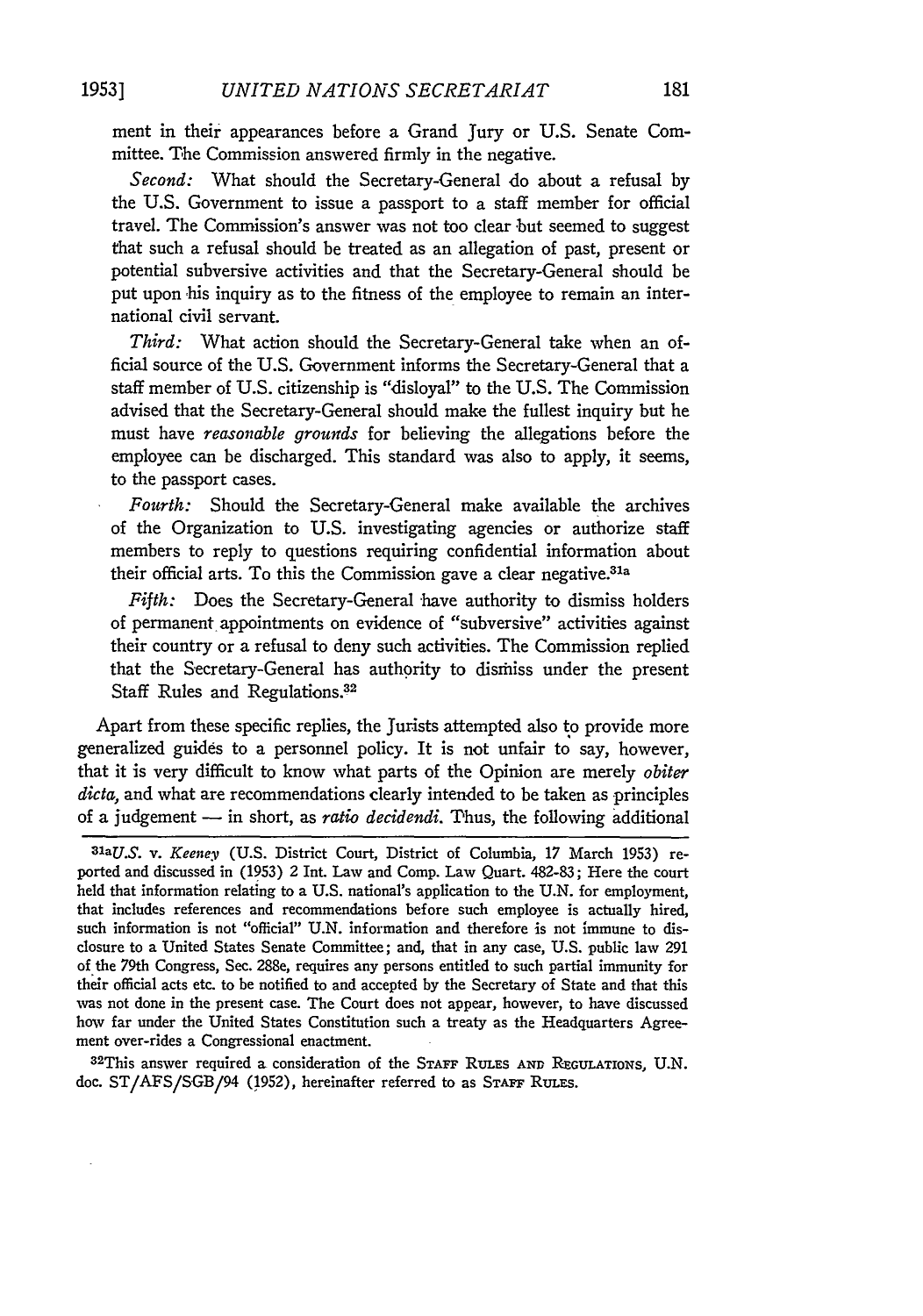propositions are to be found in the Opinion, if not directly, at least in the linking of various statements into some kind of cohesive pattern of decision:

- 1. There can be no conflict of "loyalty" between the allegiance owed **-by** a national to his own state and the responsibility of a staff employee for his duties as an officer of the U.N. (Opinion, 17). Obviously the Commission must have intended the words "loyalty" and "conflict" in some special sense. There are bound to be many occasions when staff members conceivably might be making decisions or recommendations that "conflict" with the immediate political or economic policies of the states of their nationality. The Technical Assistance program, the field operations of truce teams and similar examples are highly suggestive of situations where there may be a 'United Nations interest quite distinct and at variance from a given national interest.
- *2.* Any conviction of a staff member for disloyal activities by the courts of his own country or the courts of the country where he has residence, should bar such person from U.N. employment. (Opinion, 22). Here the Commission faced the difficulty of using the term "disloyal" to apply to the activities of non-nationals *vis-a-vis* the state of their residence and in a subsequent *Corrigendum* substituted "subversive" for "disloyal", declaring however, that the meaning was more or less the same. Here are the beginnings of a confusion to be seen in many passages in the Opinion, not only the semantic difficulty with terms such as "disloyal" and "subversive", but a basic ambiguity as to the intention of the Commission. For it is never made absolutely clear in these general propositions whether the Commission wished to deal only with the specific U.S. situation or instead with allegations of "disloyalty" or "subversion" from any member-state.
- 3. Allegations to the Secretary-General from *any source* that an applicant or an employee is engaged or "is likely to be engaged" in subversive activity in the host country should put the Secretary-General on enquiry at once and if he has "reasonable grounds" for believing the charges, the applicant or staff member should be denied employment or discharged (Opinion, 28-29). This is a significant recommendation comprising both useful elements and less desirable ones. There can be little doubt that this duty of the Secretary-General to concern himself with allegation from *any source* may require investigations based on mischievous gossip. However, the onus of proof remains with the Secretary-General since he must be satisfied by *reasonable grounds.* This same standard is to apply where allegations are made **by** the organ of any member-state or where there has been an admission before a **U.S.** proceeding that a national or non-national, in the past has been a member of a "subversive" organization. (Opinion, **29-31).**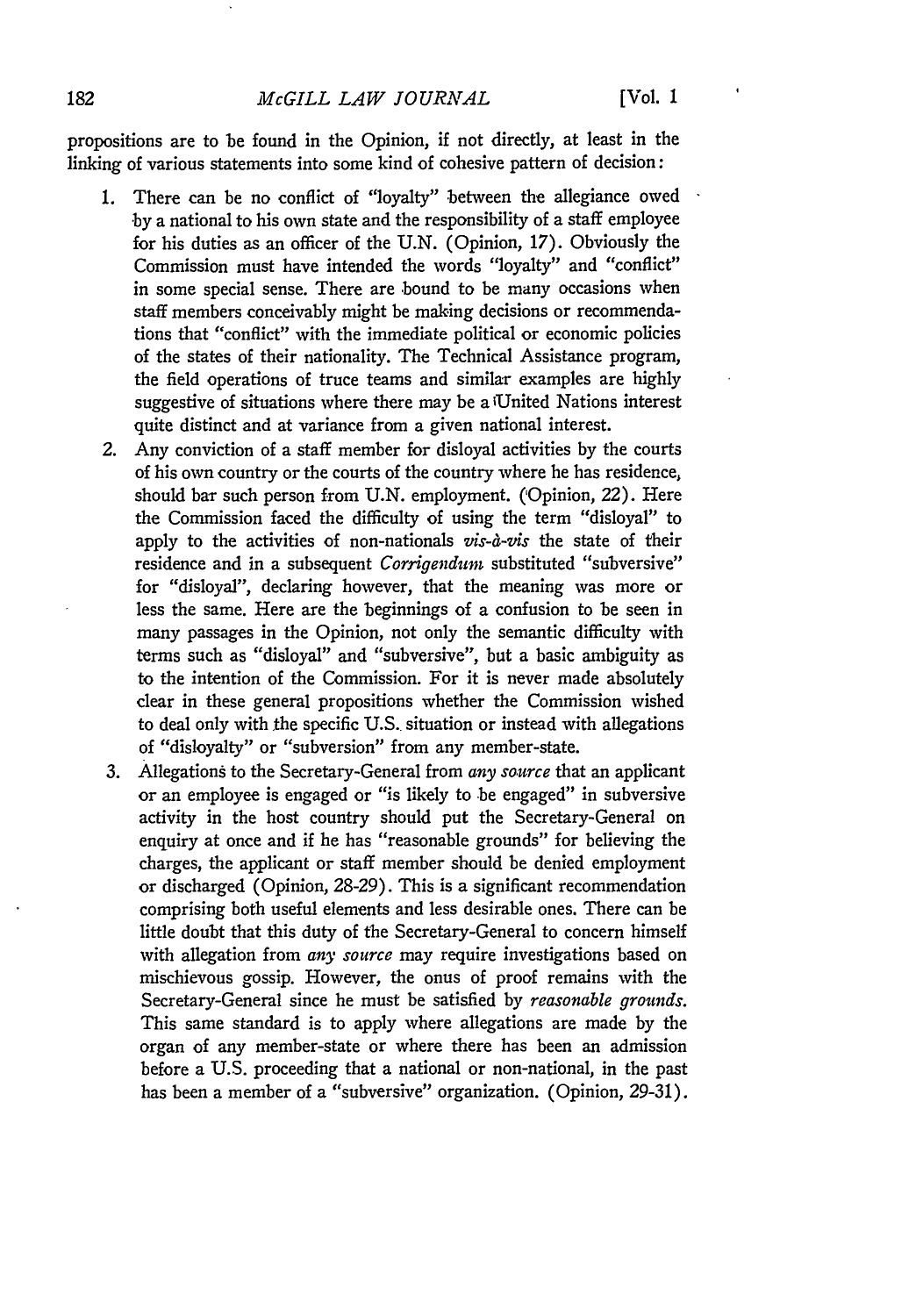#### **1953]** *UNITED NATIONS SECRETARIAT*

The Opinion is markedly deficient in providing definitions for "subversive" or in giving some guidance with respect to facts suggesting that a person is "likely to be engaged" in subversive activities. Without such guidance these are dangerously flexible phrases and a strong selfdisciplining procedure in the assessment of evidence would be needed to execute these rules with justice. Indeed, these propositions raise what could become one of the most difficult of all questions in the relations of the United States to the U.N. namely, whose standard will determine the quantum of evidence as to subversiveness that may be sufficient to justify a decision against the employability of an accused.

- 4. Present active membership in the Communist Party of the U.S. is incompatible with continued U.N. employment  $-$  although past membership will be a matter for the discretion of, and require further inquiries by, the Secretary-General. (Opinion, 31-32). Considering the climate of U.S. opinion and the decisions of the U.S. Supreme Court upholding the Smith Act, $3^3$  — which virtually outlaws Communist activity if not the Party itself, - this proposition would seem to be one that the- Secretary-General must accept. But it is not easy to apply it to non-Americans who may be members of a Communist Party in other non-Communist states, e.g. France and India. Would this rule permit the transference of an employee to a country where Communist party membership may not be objectionable, e.g. Guatemala? In any case whatever the theoretical variations, it would be very indiscreet today for the Secretary-General to retain in employment at home or abroad a member of the U.S. Communist party who is a U.S. national.
- 5. The Opinion did not believe that the appellate procedures provided by the Joint Appeals Board and the Administrative Tribunal<sup>34</sup>  $-$  for

3 3 For a summary discussion of the Supreme Court of the United States decision on the Smith case see REPORT, Annex VI, paras. 4-6.<br><sup>34</sup>Staff organization as well as diciplinary and appellate procedures are extensively

provided for, and developed, in the U.N. Secretariat. See **STAFF** RuLEs, supra note 32, particularily the following:

Reg. 1.4: "Members of the Secretariat shall conduct themselves at all times in a manner befitting their status as international civil servants. They shall not engage in any activity that is incompatible with the proper discharge of their duties with the United Nations. They shall avoid any action and in particular any kind of public pronouncement which may adversely reflect on their status. While they are not expected to give up their national sentiments or their political and religious convictions, they shall at all times bear in mind the reserve and tact incumbent upon them by reason of their international status."

Reg. 8.1 and Rule 108.1; provides for the establishment of a Staff Council (presumably elected by the Staff Association) to insure "Continuous Contact between the Staff and The Secretary-General."

Reg. **8.2** and Rule 108.2: provide for a Joint Advisory Committee composed of Staff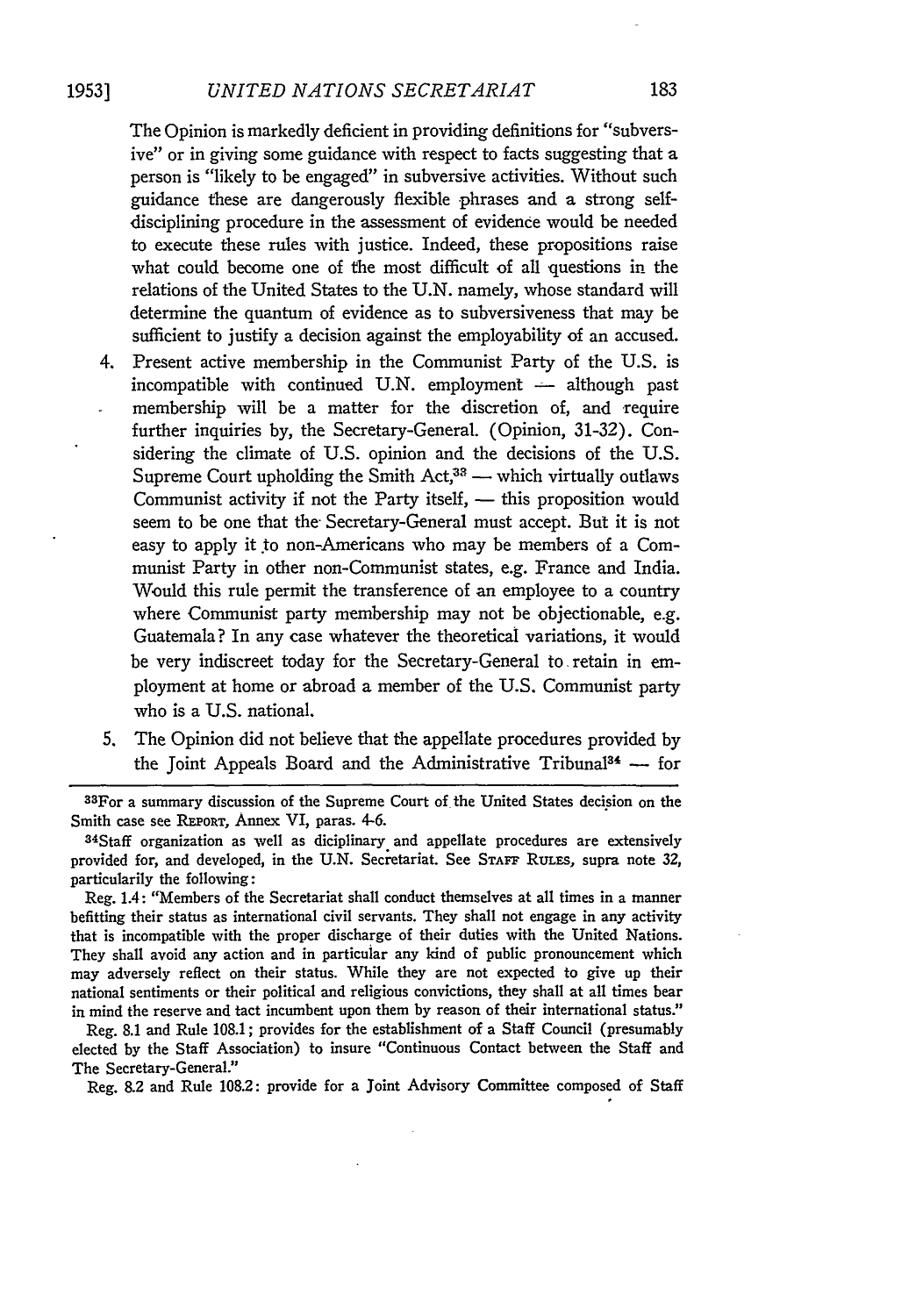#### *McGILL LAW JOURNAL*

the review of staff diciplinary or contractual questions **-** were proper for these "subversive" dismissals and appeals. It recommended instead the creation of an Advisory Panel from senior Secretariat personnel, with an outside independent chairman, to consider allegations from the U.S. Government charging subversion or espionage. (Opinion, 32-34). The Jurists were moved by a practical concern for the reluctance of governments to have security information travel the ordinary appellate route in staff appeals. It may be suggested, however, that the Jurists were insufficiently aware of the prestige of the Administrative Tribunal or the strict rules which govern the powers of the Secretary-General with respect to dismissals.<sup>35</sup> Indeed, the recent decisions of the Administrative Tribunal ordering compensation to be paid to seven dismissed U.S. nationals, and reinstatement in the case of four others, is a reminder of how clearly within the framework of the Staff Rules and Regulations must the Secretary-General act particularily in the case of employees holding permanent contracts.<sup>36</sup> It would be surprising to find the General Assembly yielding to the recently declared intentions

of the U.S. so to amend the Statute of the Tribunal as to prevent appell-

Council and Secretary-General nominees, to advise the Secretary-General on personnel and staff welfare policies.

Reg. 10.1, 10.2 and Rule 110.1: provide for the powers of the Secretary-General to summarily dismiss for "serious misconduct" and for the creation of a Joint Disciplinary Committee representing the Staff and the Secretary-General to advise him on disciplinary cases, at his request.

Reg. 11.1 and Rule 111.1 provide for appellate machinery within the Secretariat to deal with administrative decisions concerning terms of appointment and disciplinary action. A Joint Appeal Board comprising Secretary-General and Staff nominees hears appeals in these matters.

Reg. 11.2. The U.N. Administrative Tribunal can hear appeals from Staff members alleging non-observance of terms of appointment, including all pertinent regulations and rules.

See also ADmINISTRATIVE **TRIBUNAL STATUTE AND RULES [U.N.** doc. A/CN. 5/2 General Assembly, Resolution 351 (IV) November 24, 1949]. Article 3 gives it jurisdiction over all employment contract disputes, including the interpretation of relevant Rules and Regulations; but under Article 7 applications are to be heard only after submission to the Joint Appeals Board and disposal of the case by it **-** except in those cases where the Secretary-General and the applicant agree to go directly to the Tribunal or where the Secretary-General has not acted on a favourable decision, or where the decision is unfavourable but the application is not regarded as frivolous.

35Rule 9.1, provides other grounds for termination of permanent appointments (abolition of post, unsatisfactory services, health) of fixed term appointments, (abolition of post, expiration of term, health, unsatisfactory services) and for the termination of all other staff members (but presumably not including permanent appointments) where such action "is in the interest of the United Nations."

36See Judgments of the Administrative Tribunal, U.N. docs. AT/DEC/18 to AT/ DEC/38 - cases No. 26-46 inclusive; for example, case No. 37 (Joel Gordon) where the Administrative Tribunal, as in other similar cases, denied the right i f the Secretary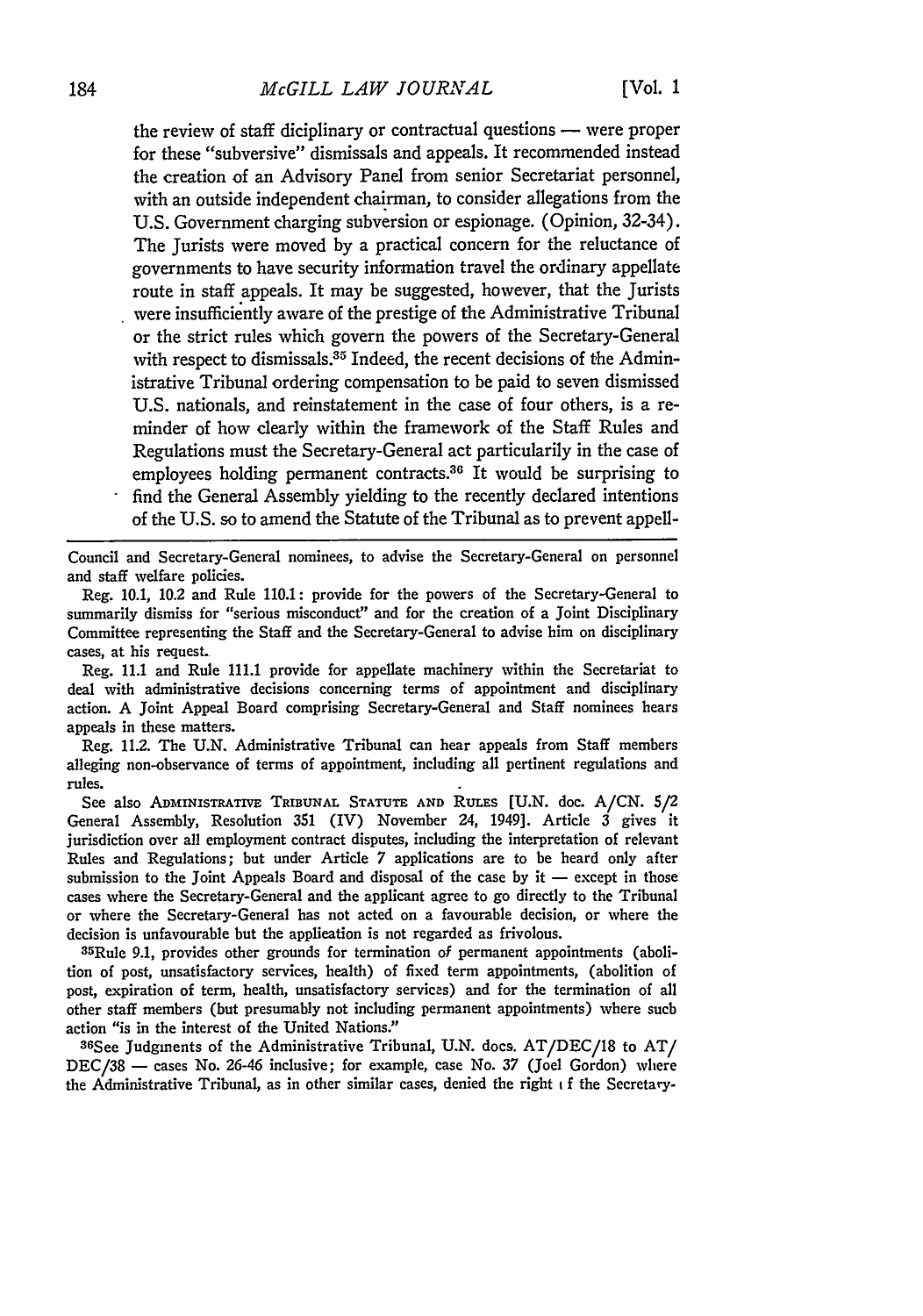ate review and the award of compensation in these "subversive" cases.<sup>37</sup> However proper the abolition of such loyalty review appeals may have been with respect to the administration of the U.S. federal civil service, it is not likely to commend itself as a policy to the General Assembly. Indeed, board of review procedures in loyalty proceedings in the U.S. operated from 1947 to 1953 when they were replaced recently with Department review and authority to dismiss.<sup>38</sup>

One last word about the 'Opinion as a whole. It is not unfair to suggest that the Opinion reflects the great haste with which it was drafted  $-$  something under three weeks  $-$  and the seeming unfamiliarty of the members of the Commission with general international law as well as with the specific problems of an international secretariat. While the Opinion may have been designed for non-technical readers, it is almost too deliberately devoid of scholarship, and its confusion of specific. and general findings, its uncertainty in use of key terminology such as "loyalty" and "subversion" and its ambivalence in-not being quite certain whether all of its generalizations were to apply to the U.S. only or to all member and host countries, must be regarded as serious weaknesses in a document that was designed to give confidence and guidance at a crucial moment in the life of the Secretariat.

For the Secretary-General, however, the opinion became an influential source in determining his immediate personnel policies and for reporting upon them to the Seventh Session of the General Assembly. In his Report the Secretary-General emphasized his own authority and the fundamental need for

General, under the terms of Reg. 10.2 of the STAFF RULES, to discharge those holding permanent contracts because they claimed the privilege of the Fifth Amendment. The Tribunal said (pages 8-9 of AT/DC/29) **:**

"9. In the present case, the Applicant invoked the privilege provided in the constitution of his country. This step did not give rise to legal procedures against the Applicant. This provision of the constitution may be properly invoked in various situations which, because of the complexity of the case law, cannot be summarized in a simple formula.

The legal situation arising from recourse to the Fifth Amendment was so obscure to the Secretary-General himself that he considered it desirable to seek clarification from a Commission of Jurists. These cases were later discussd by the General As sembly who reached no decision. Subsequently these conclusions were partially set aside by the Secretary-General himself.

The nature of serious misconduct appeared so disputable to the Secretary-General<br>that he granted termination indemnities which are expressly forbidden by the Staff<br>Regulations (Annex III) in cases of summary dismissal.<br>Wha

Staff Regulations and of the pertinent Rules justifies the Secretary-General in dismissing a staff member summarily without the safeguard afforded **by** the disciplinary procedure.

**10.** In these circumstances, the decision to terminate the Applicant's employment since it cannot be based upon the provisions of the Staff Regulations and Rules must be declared illegal.'

New York Times, 27 Sept. 1953 **(A.** M. Rosenthal) Section **1.** Page **1,** 37; also Section 4, pages 1-2.

3 <sup>8</sup> New York Times, 28 April 1953, pages **1,** 20.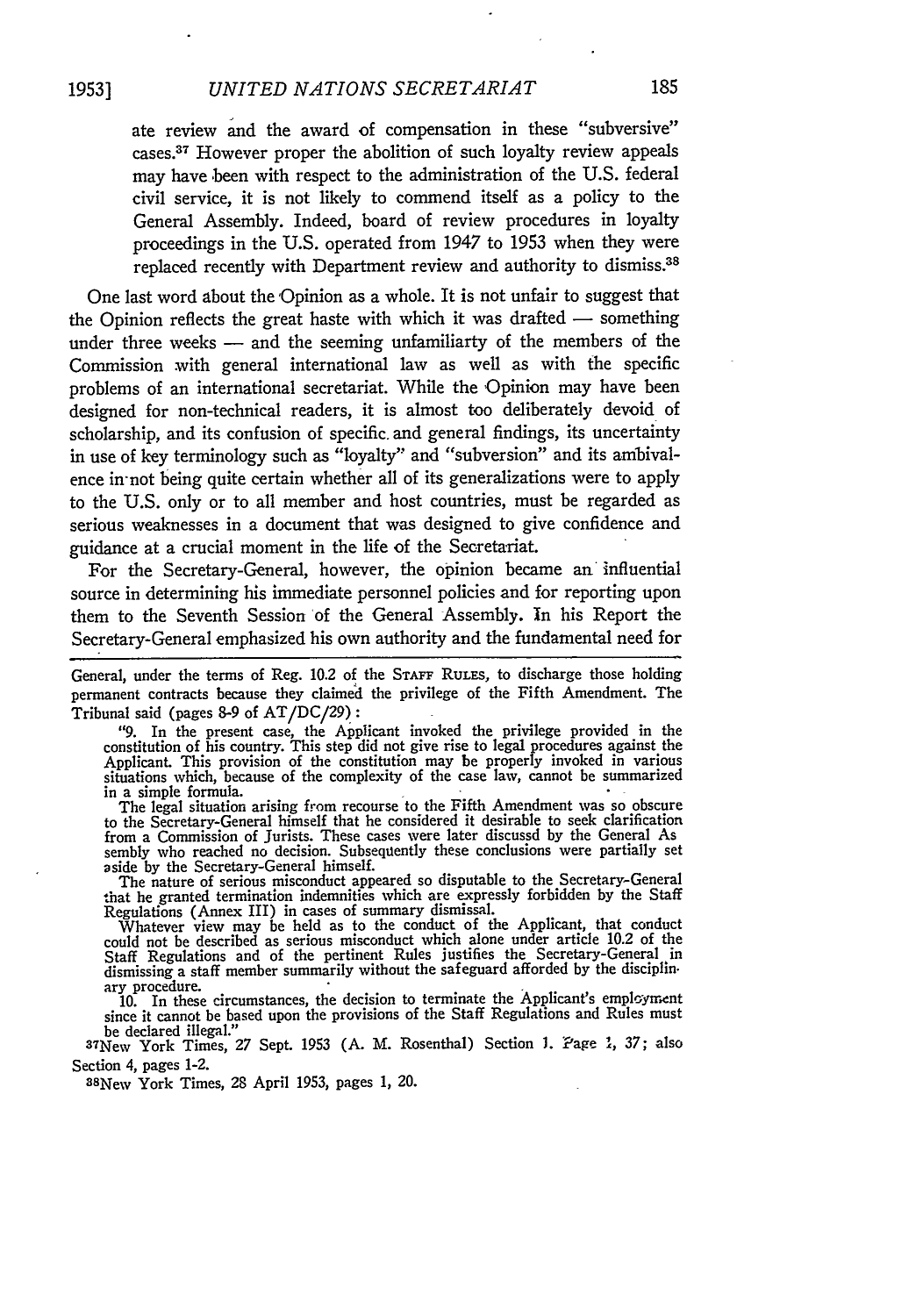#### *McGILL LAW JOURNAL*

an independent international secretariat and, indeed, reminded the members how squarely his conception was founded on the Charter itself as well as on the Staff Rules adopted by the Assembly. Moreover, he described the various attempts to obtain detailed information from the U.S. about allegedly subversive personnel and how difficult it was until recently to receive anything but superficial reports from the State Department. The Secretary-General was prepared to accept the Jurists' Opinion at least with respect to dismissing all employees who were convicted of espionage or subversion or who claimed the privilege of the Fifth Amendment. He was willing to suspend permanent employees who claimed the privilege but giving them an opportunity later to testify or face dismissal.39 As to the mere allegations, the Secretary-General was adamant that he would need to have reasonable grounds to justify dismissal and such grounds would have to amount *to a preponderance of* evidence: in short, the onus would remain here with the Secretary-General.<sup>40</sup> Moreover, in view of the recommendations of the Jurists, and the nature of the confidential information to be studied, an Advisory Panel had been established, with recommending functions only, to examine the evidence submitted by the U.S. and make suggestions to the Secretary-General.<sup>41</sup> Finally, the Secretary-General declared that the U.S. had not yet acceeded to the Convention on Privileges and Immunities and that the International Organizations Immunities Act did not afford diplomatic status for the Secretary-General and the Assistant Secretaries-General, nor provision for U.S. nationals in matters of taxation, national service and other benefits; while at the same time he urged that member states ought not to employ their control over passports to limit the employability of their nationals or the movement of Secretariat officials.4

The Report was a kind of half-way house between certain of the severe views of the Jurists **-** particularly the dismissal of employees holding permanent contracts in the Fifth Amendment cases — and those whose stand would deny any effect upon Secretariat policy to U.S. municipal legal procedures. But the Report left unclear the definition and standards the Secretary-General would apply in determining the meaning of "subversive" or "likely to be subversive;" the method for resolving disputes between the U.S. and the Secretary-General as to the adequacy or significance of information gurnished by the **U.** S.; the future of the Administrative Tribunal and the Secretary-General's policy toward the Tribunal in the treatment of subversive cases; and finally, the relevance of these experiences with the U.S. to possible parrallel problems aris-

<sup>39</sup>This authority has now been denied to him by the Administrative Tribunal as not coming within the powers conferred **by** the **STAFF RULES.** See Case No. **37,** supra Note **36. <sup>4</sup> <sup>0</sup>**

**REPORT,** paras. **97-98. <sup>4</sup> <sup>1</sup>**

**REPoRT,** paras. 104-105. **<sup>4</sup> 2REPoRT,** paras. **110-115.**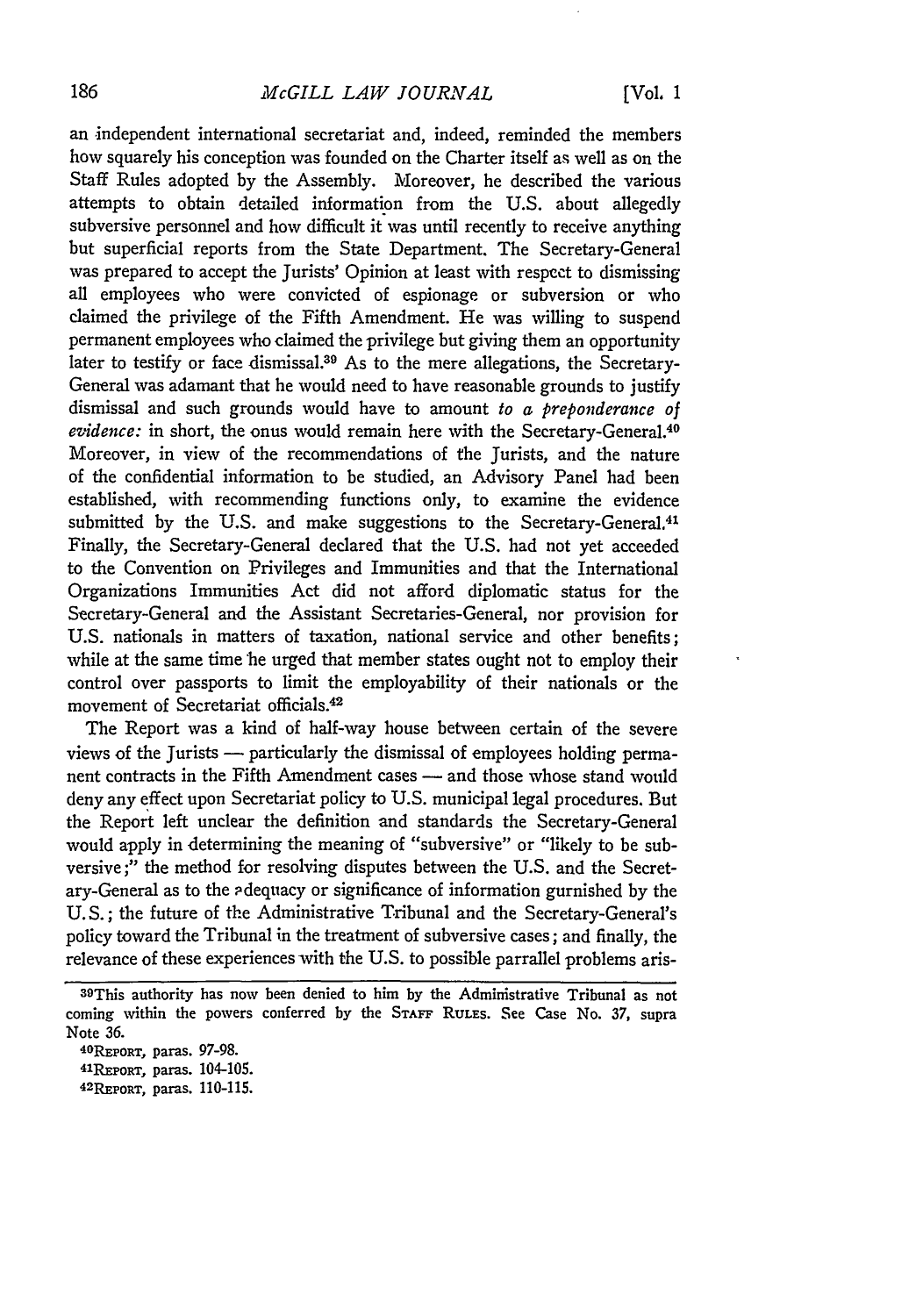ing with other member and host states. And since the Secretary-General at this writing has not reported to the Eighth Session of the General Assembly with respect to personnel problems, as required by Resolution 708 (VII), his recent experiences with the U.S. Government, the additional question of N.G.O. representatives and the views of the new Secretary-General on personnel policy in gneral and the subversive question in particular, all remain to be disclosed.

Meanwhile, early in 1953 the U.S. Government took measures to police more directly American employees and applicants for employment with international organizations by embracing them generally within the framework of the federal loyalty procedure program. The "loyalty" clearances established in President Truman's Executive Order of January 9th, 1953, <sup>4</sup> 3 sought therefore to meet the Secretary-General's demands for more adequate information about alleged subversives or spies among U.S. nationals in the Secretariat or seeking employment. This Order was subsequently amended in some of its most important provisions when on 27 April, 1953,<sup>44</sup> federal employee loyalty procedures were Wholly revised. Later, on 27 May 1953, an International Organizations Employees Loyalty Board was established, by Executive Order, within the Civil Service Commission to deal with U.S. nationals employed or being considered for employment on the internationally recruited staff of the United Nations for a period exceeding ninety days.45 All such personnel were to be covered by a "full field investigation" conducted by the Federal Bureau of Investigation. In determining the loyalty status of the person concerned, the Board wds to be guided by the following standards: " **. .** . whether or not on all the evidence there is a reasonable doubt as to the loyalty of the person involved to the Government of the United States."<sup>46</sup> Finally, the Secretary-General was to receive information from the Secretary of State" . . . in as much detail as the Board determines that security consideration permit...<sup>"46a</sup>

While the Secretary-General has not yet reported on the operations of his own Advisory Panel, on the other procedures as outlined or on the quality of the evidence now being received from the U.S. Government, a number of assumption perhaps can be made in anticipation of his statement, It is clear that there is a deep cleavage between the security risk standard in both Executive Orders and the "preponderance of evidence" standard, in favour of employee, in the Secretary-General's Report. It would be surprising if some clash of opinion both with respect to the quantum and value of evidence does not arise, polarized by these conflicting yardsticks. It will also be surprising if the Advisory Panel does not have some difficulty in attempting to

<sup>43</sup>Executive Order No. 10422.

<sup>44</sup> Executive Order No. 10450.

<sup>45</sup> These Provisions are set out in a "Release by the Press Secretary to the President", June 2, 1953.

<sup>46</sup>This standard is the same as that set out in Executive Order No. 10422. *<sup>4</sup> 6aSupra* note 45, clause **5** as amended.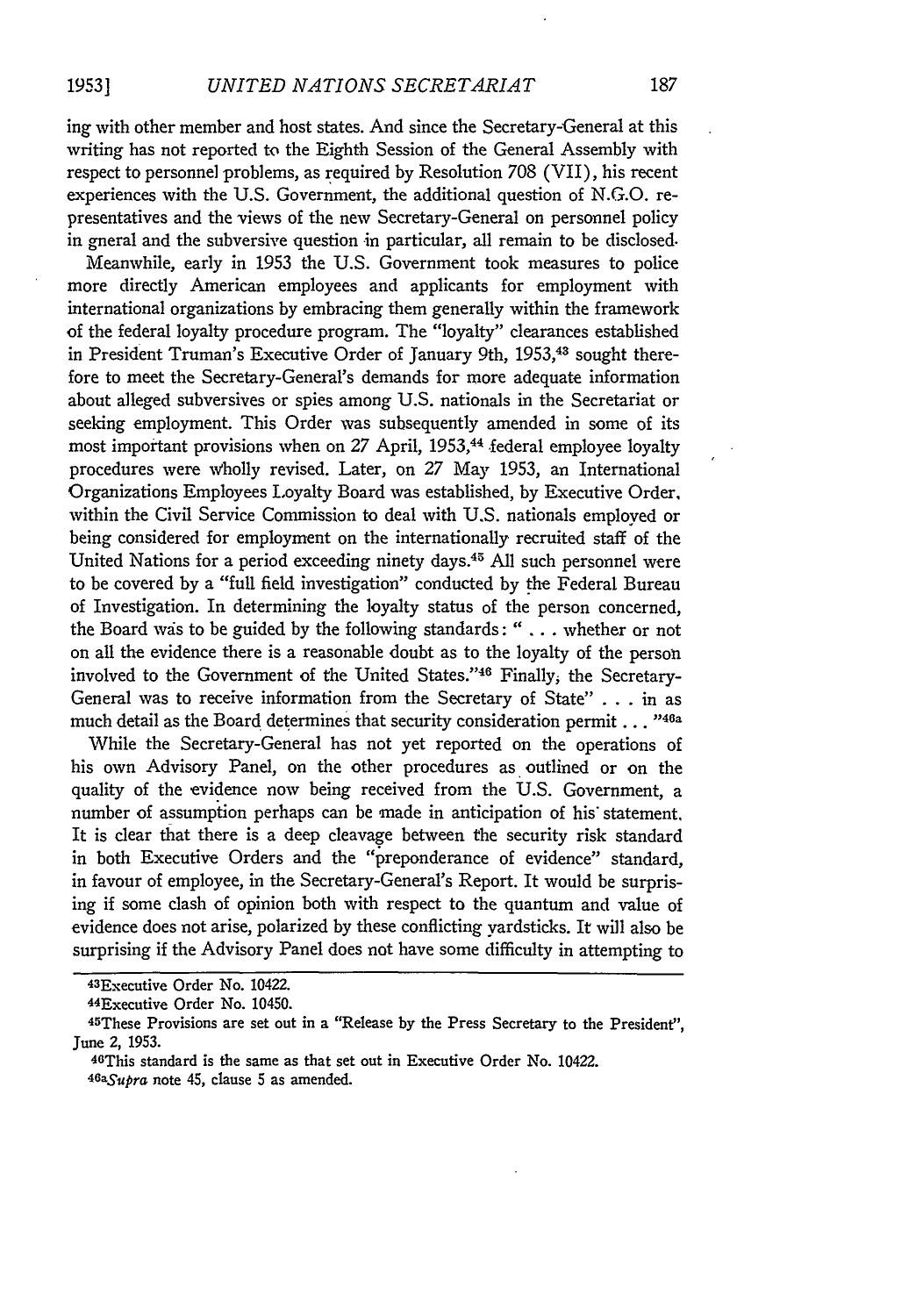perform fair and confidential review services for the Secretary-General without at the same time developing reasonably formal hearing procedures for accused personnel. Moreover, since the Secretary-General is not bound to take the Panel's advice, conflicts between the developing standards of the Panel and the Secretary-General are not impossible - if the Panel takes its duties seriously and develops some inevitable formality in its inquiries. Then too, there are the recent decisions of the Administrative Tribunal denying the Secretary-General the right under the Staff Regulations and Rules to dismiss personnel holding permanent contracts and declaring that they do not commit a breach of the Regulations, by taking advantage of the Fifth Amendment of the U.S. Constitution. Not only do these decisions limit the freedom of the Secretary-General to discharge without compensation in such cases, but they have already provided a new source of acrimonious public debate in the U.S. Mr. Henry Cabot Lodge, the Permanent Delegate of the U. S., has warned that he will seek General Assembly reversal of such judgments, possible amendments to Staff Regulations and certainly U.S. membership on the Administrative Tribunal when the next vacancies occur.47 The juridical basis for expecting the General Assembly to consider itself authorized to reverse the Tribunal's judgments would seem to be considerably in doubt for generalized legal reasons indeed not unlike the principles underlying the "ex post facto" and "Bill of Attainder" clauses of the U.S. Constitution.<sup>48</sup>

Finally, the Secretary-General's policy had already led in 1952 to permission for the Federal Bureau of Investigation to make its enquiries on the Headquarter's premises and to send questionnaires to all U.S. nationals on the international staff of the Secretariat, whether located in the U.S. or abroad. This procedure was defended by Mr. Lie, the first Secretary-General, in his major statement to the Assembly on personnel policies last March.<sup>49</sup> The principal reason advanced was that both the interviews and the fingerprinting at Headquarters were not *per se* a violation of the Headquarters' Agreement; indeed, they were a generally convenient arrangement to expedite clearances by the F.B.I. of scores of American nationals who felt that the sooner they were "cleared" the better. There is some evidence however, that the Swiss Government has not been as favourably disposed to such administrative simplicity and has disliked permitting the circulation of the questionnaire

*<sup>47</sup>Supra* note 37; also N.Y. Times Oct. 2, 1953, page **6.**

**<sup>48</sup>U.S.** Const. Art. I, Sec. 9; also the **STAFF** RULES **REG.** 12.1 provide: "These regulations may be supplemented or amended by the General Assembly, without prejudice

to the acquired rights of staff members."<br><sup>49</sup>See Statement by Mr. Trygve Lie on Personnel Policy, before the General Assembly on 10 March 1953, Press Release S/G 281, 16-7; (1953) XIV United Nations Bulletin, No. 6. (March 15, 1953).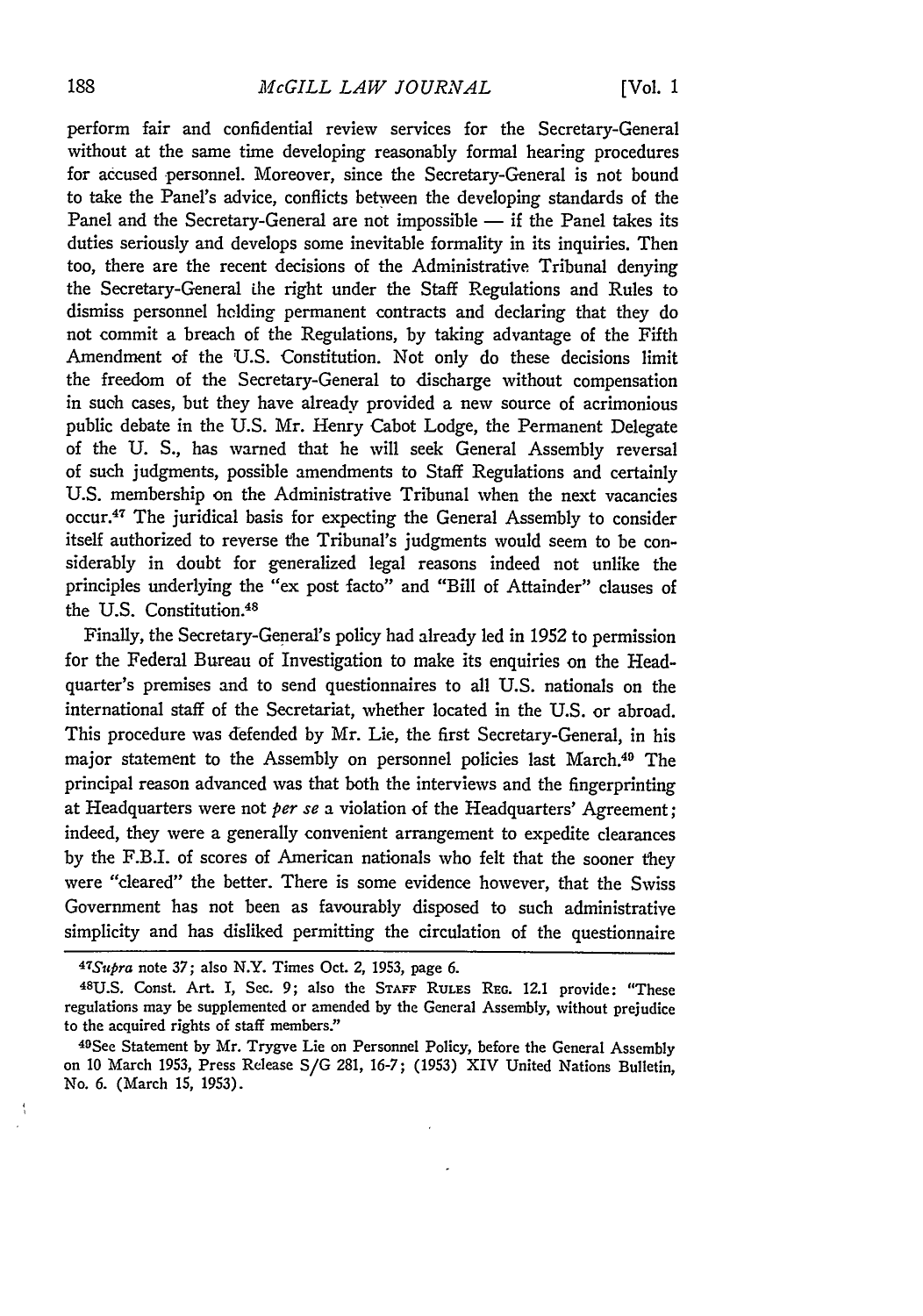in Geneva, while UNESCO apparently refused to circulate the questionnaire in its Paris Headquarters among **U.S.** nationals on the staff.50

As this is being written the General Assembly is sitting in its Eighth Session in New York. On its agenda will be found the pending report on personnel policies of the new Secretary-General. It expects also to hear the comments on this report of the Advisory Committee on Administrative and Budgetary Questions. Doubtless serious discussion will take place in the Fifth Committee as well as in the Plenary sessions. For the General Assembly probably has not forgotten how deeply disturbed many delegations appeared to be in the Plenary debates on Mr. Lie's report to the Seventh Session. Every delegation statement recognized the conflicting claims of Secretariat independence on the one hand and host country security on the other. Perhaps one of the strongest criticism of Mr. Lie's policies were made by the French Delegation.<sup>51</sup> It emphasized the absence of truly secret information in the Secretariat and that much of the alarm was "being rung for a ghost." Indeed, it is worth summarizing the main points in the French analysis because it also supports, in part, the U.S. view on prior clearances of nationals who are employees of an international organization:

- **1.** Every member state, not only host countries, has the right to decide under what conditions it authorizes its nationals to become members of the U.N. staff. But such provisions cannot directly limit the Secretary-General's freedom to employ. (The statement did not attempt to reconcile the administrative and legal impasse resulting from this position.)
- 2. Every member state is entitled to expect that the Secretary-General will not retain in service a staff member found to be engaged in some subversive activity against that state's security.

<sup>50</sup> See (1953) VII International Organization, 422-423, for a summary of the UNESCO proceedings.

See PROVISIONAL VERBATIm RECORD OF THE **FOUR** HUNDRED **AND** EIGHTIETH MEETING, 30 March 1953, **U.N.** doc. A/PV 418, pages **28-52.** The Plenary discussions contain very important statements on delegation views. Mr. Lodge for the **U.S.** supported the SECRETARY-GENERAL'S REPORT and the JURIST'S OPINION, particularly with respect to membership in the Communist Party, the Fifth Amendment cases and where the employee's record suggest potential ("likely to engage") subversive activity; See **U.N.** doc. A/PV 416, page **13.** See also the support given **by** Mr. Leslie Munro of the New Zealand Delegation for the Jurist's view that any "subversive" activity against a host state is "serious misconduct" and warrants dismissal under Regs. 1.4, and 10.2 of the **STAFF RULES:** See **U.N.** doe. A/PV. 416, 19-20. The Canadian statement **by** Mr. Paul Martin was a very careful formulation confined largely to emphasizing the need for Secretariat independence, declaring Canada's satisfaction with the integrity and industry of the staff generally and to indicating certain reservations about the Jurist's approach to the Fifth Amendment cases: See **U.N.** A/PV. 418, 23-38.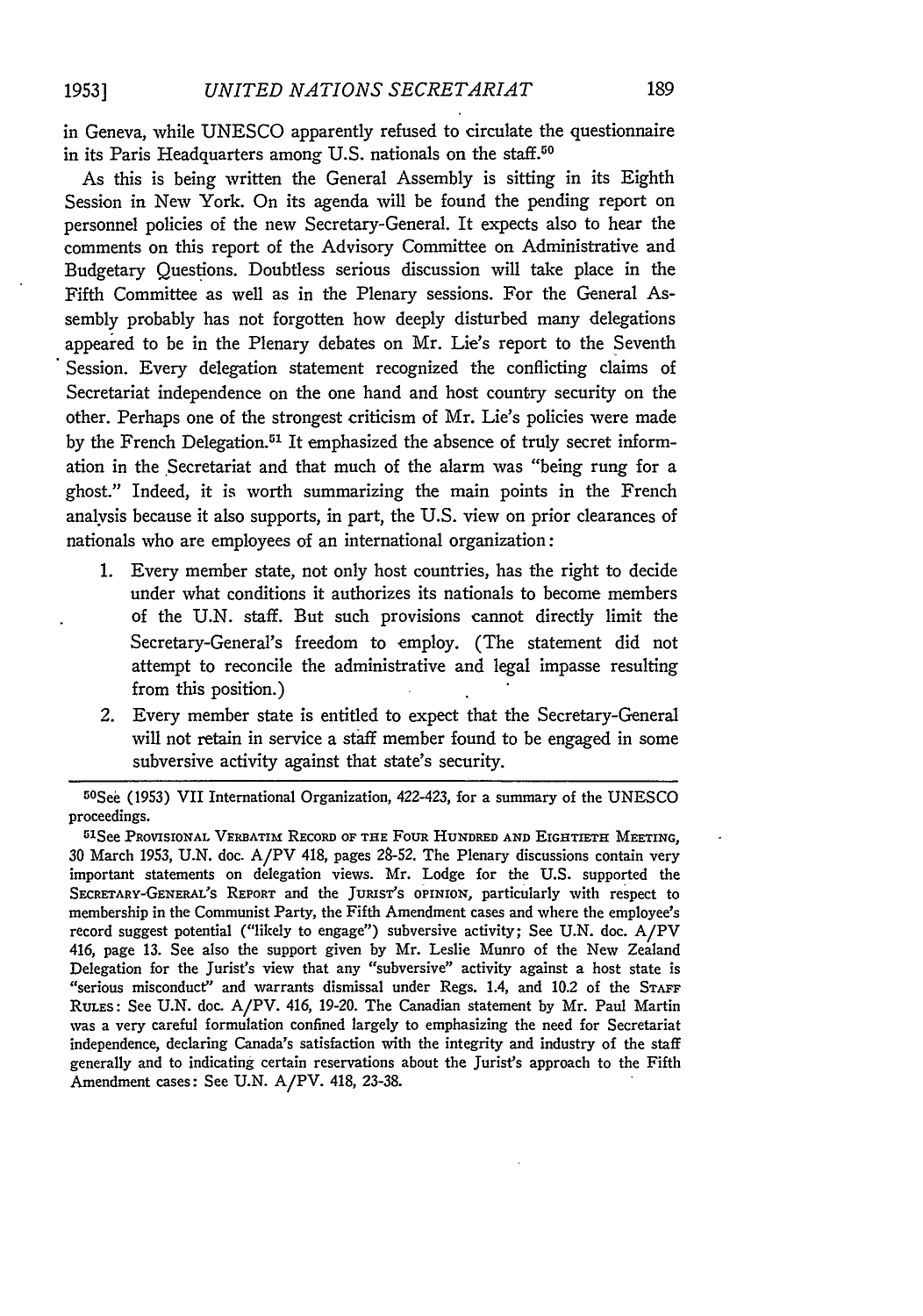- 3. Every host country is entitled to inform the Secretary-General that it considers it undesirable that international functions should be assigned on its own territory to a particular national. In principle, the Secretary-General should comply with the State's wishes but it is for the Secretary-General, bearing in mind these wishes, to make the decision whether to keep that staff member or to employ him in another country. (Presumably a French Communist would be unacceptable for employment in France but possibly acceptable if employed elsewhere and not otherwise a security threat to France.)
- 4. A particular host country's legislation and jurisprudence do not enjoy any privileged position in relation to the legislation and jurisprudence of other states so far as the Organization is concerned. The Secretary-General is bound only by the principles of the Charter and the French Delegation expresses strict reservations about the meaning drawn by the Secretary-General from the use made by certain American staff members of the protection given them by the Fifth Amendment. (This is the "equality of states" argument employed to prevent the supremacy of any one municipal legal order in the operations of the Organization.)
- 5. The International status of the organization must have the respect of all member states including host states. This precludes a host state from asking the Secretary-General to cooperate in the execution of that country's laws and internal regulations so far as international civil servants are concerned.
- 6. Temporary contracts should be replaced by permanent ones and rarely given thereafter; security for staff should be reinforced and the authority of Administrative Tribunal supported by the Secretary-General, inspired by the spirit of its jurisprudence.

Not all delegations concurred in these French views, but they state the strongest case against some of the interim administrative concessions made by Mr. Lie and they refer also to related questions of general personnel administration. For there can be no doubt that some of the problems of the Secretariat arose out of the fact that only a limited time was available to the Secretary-General in the years 1946-47 when he sought to recruit many senior and middle-rank civil servants perhaps without an opportunity to examine adequately their personal and technical records.<sup>52</sup>

The net effect of the Plenary debate at the Seventh Session was to pass the Resolution  $708$  (VII)  $-$  inviting the Secretary-General to report to the Eights Session, - and also to leave behind the deep collective concern of all delegations for the importance of the issue as it would influence the

<sup>5</sup> <sup>2</sup> REPoRT, paras. 30-34.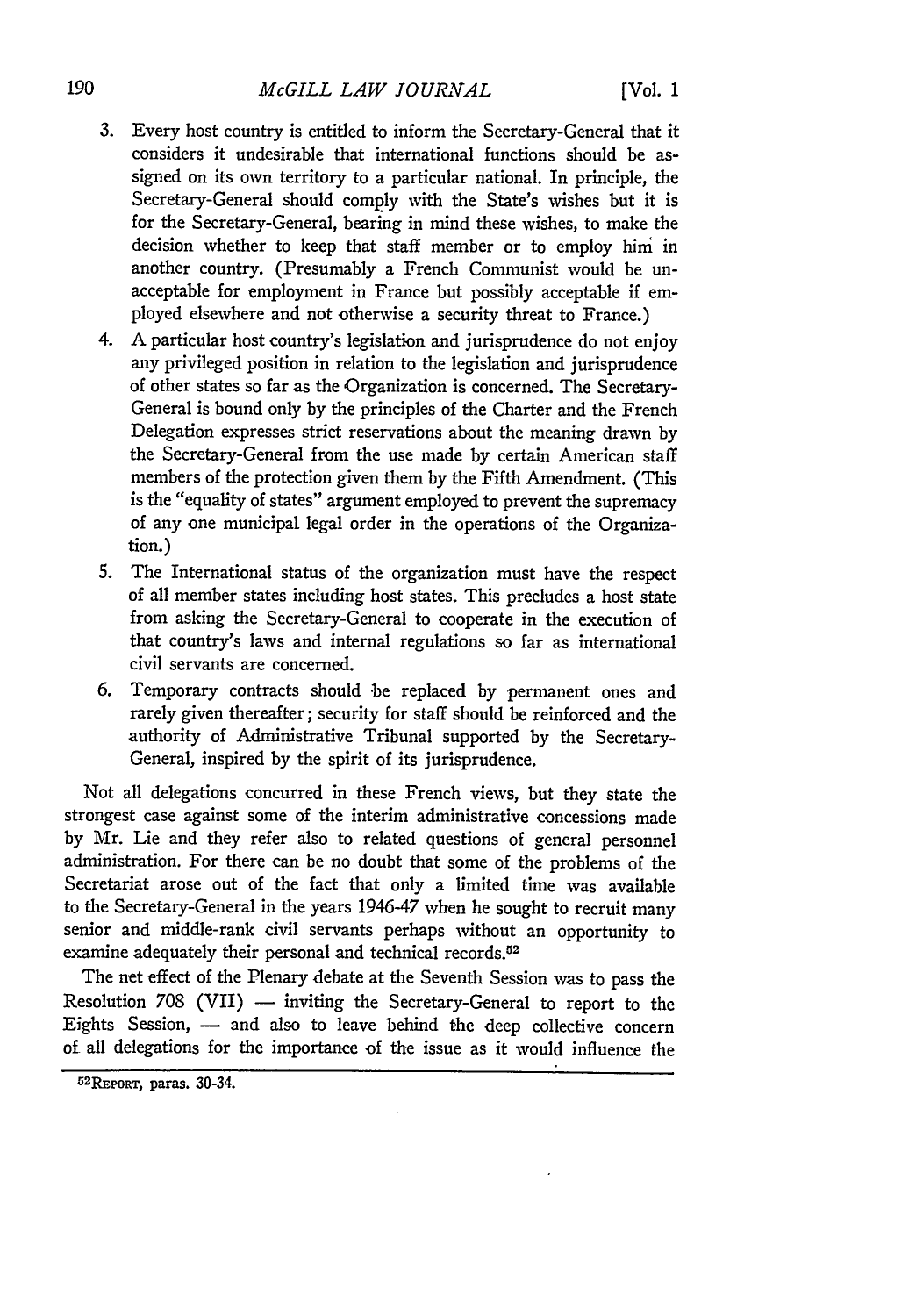future efficiency and morale of the Secretariat as well as the attitudes of the U.S. Government and public opinion toward the Secretariat and perhaps to the U.N. system as a whole.

### VI. **'CONCLUSIONS**

It is an unhappy commentary on the tensions of these years that the United Nations should have any energies dissipated **by** such issues as the personnel dispute at a time when it needs all of its resources to fulfill the high tasks assigned to it. Moreover it has been argued that the dispute over personnel might never have arisen had it not been for the political accident or necessity that located the United Nations in the United States; and that similar issues have not appeared to bedevil the relations of other international agencies in their respective host states, e.g. UNESCO in France, W.H.O. in Switzerland and F.A.O. in Italy. Ironically too, it is in France and Italy that the two largest Communist parties in the Western world are to be found and yet the feeling of vulnerability to international personnel in these two states does not seem to have matched the intensity of United States' sensibilities.

On the other hand, there is in this debate a very real international organization problem. It would be absurd to be indifferent to the depth of American concern with respect to the suspicions among the great powers today. Equally it would be absurd to ignore the domestic political significance in the U.S. of a growing awareness since 1947 that international expansionist Communism, sired and incited **by** the Soviet Union, has employed American nationals as well as its own emmissaries to serve its interests and to undermine in every possible way the stability of U.S. institutions. Of course, this awareness has been accentuated by the often bitter differences between the two great political parties and **by** the appearance in American federal politics of one or two very influential public men who have concentrated particularly on the problem of domestic pro-Soviet activity. Yet it is public knowledge today that communists and the Communist Party in the United States now seem to have been decimated in membership and broken in influence **by** the revulsion of U.S. public opinion and the effectiveness of Federal enforcement agencies. It very well may be, therefore, that a moment is approaching in the formation of **U.S.** opinion that will permit a more balanced, objective approach to the nature of an international secretariat and its needs. If this is true it may then be possible for the U.S. and other members of the 'United Nations to approach the complex questions raised **by** allegations of subversion and espionage in a spirit of constructive detachment.

Of course, this is not a problem which has meaning for the **U.S.** alone. The principles arising out of this dispute must be considered in the light of their relevance to the position of all host and member states. Manifestly there are certain minor burdens which every host state ought to be prepared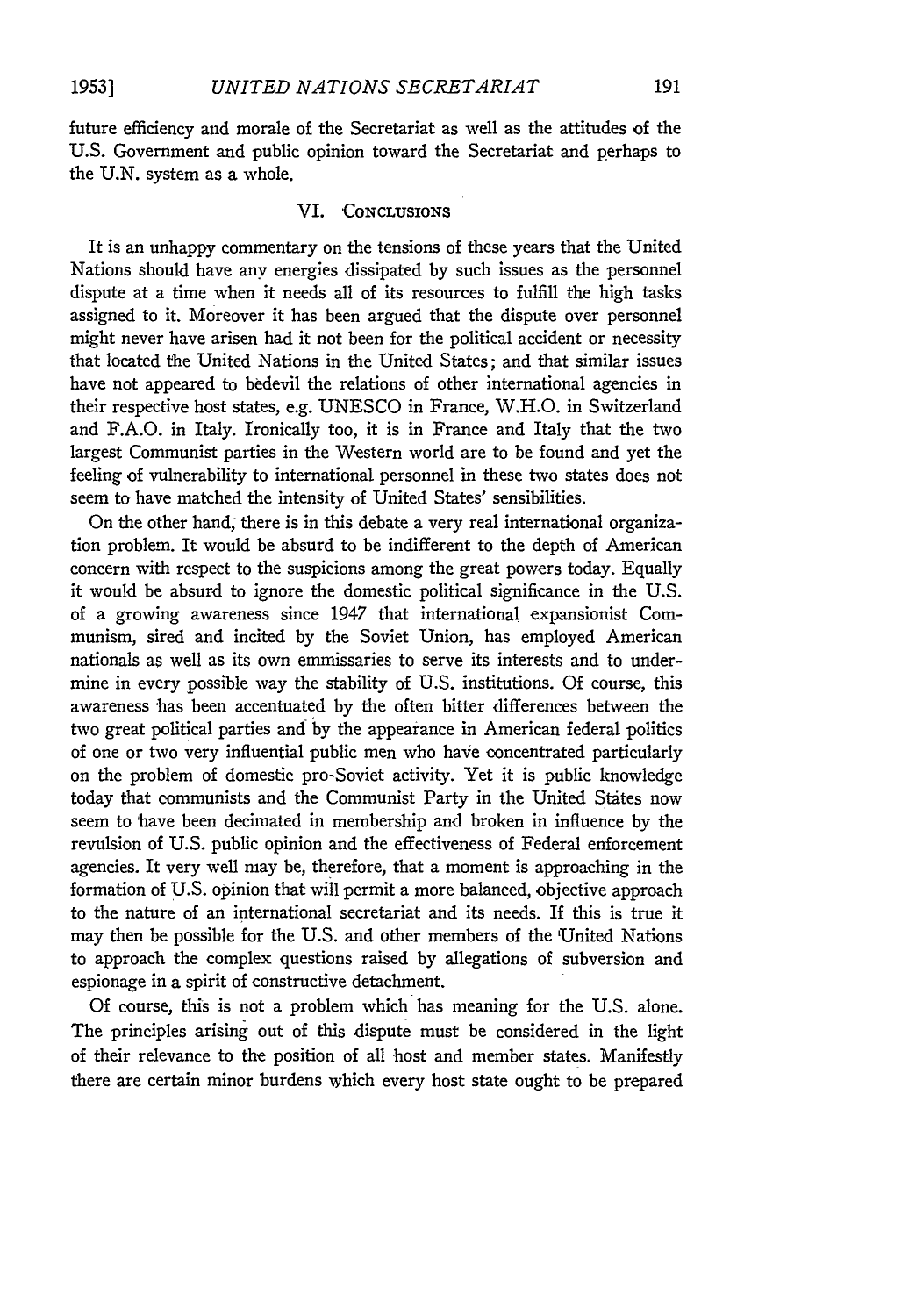#### *McGILL LAW JOURNAL*

to accept and among these irritations are not only the presence of personnel engaged on multi-national tasks that may be at variance with the international policies of a host state, but also the more striking fact that among these international personnel may be bost state nationals who are no less good citizens of the host state because they are loyal servants of the international organization. It may ease the difficulties of popular U.S. acceptance of this thesis if the practical fact is emphasized that the U.N. Secretariat in New York - and this is equally true of the World Bank and the Fund in Washington - are concerned with matters where security information plays a negligible role. Direct espionage or subversion is therefore no more or less likely to take place because of employment in the U.N. Secretariat. There is very little to hide in the relatively open files of a glass house; while a determinedly "subversive" civil servant can have no more influence on policy than astutely observant delegations or secretariat seniors permit him to have **-** namely little or none at all. And all of these possibilities are no less true of U.S. citizens or public servants in relation to their own government.

It is, of course, not impossible that American nationals and others in the Secretariat conceivably might have convictions about their international problems at variance with the relevant policies of the states of their nationality. But this is the price that must be paid for having any international organization whatever that is engaged in a positive program embracing both security and welfare. This is not a question of divided loyalties so much as it is of the emphasis to be placed on the interests to be served. The orientation of the international civil servant's mind is principally, but by no means exclusively, to the multi-national world rather than to his own state. As an American student put it in a penetrating study of the Secretariat:<sup>53</sup>

Only a truly international staff can fully serve the fundamental purpose of the Secretariat: to provide a center of cohesion and continuity, a hard core, to the international system **by** assisting the Secretary-General in the performance of his great responsibilities. **A** secretariat staffed **by** persons whose primary and permanent loyalties lie elsewhere is, both **by** definition and **by** all our experience with international work, incompetent to fulfill in more than perfunctory measure the complex assignments of the international executive. The tasks of the Secretariat may, in fact, be too difficult for a staff of unquestionable international character; they would clearly be beyond the capacities of a staff divided and inhibited in its loyalties.

It patently is **true** that there can be no room in an international civil service **for** deliberate subversion or espionage, but that is a problem of personal integrity and is far removed from the **question** of a **U.S.** or Canadian national giving loyal and efficient service to an international organization. Wilfred

*<sup>53</sup> Sup'ra* note **1, THE UNITED** NATIoNs SECRETARIAT; at **p.** *56.*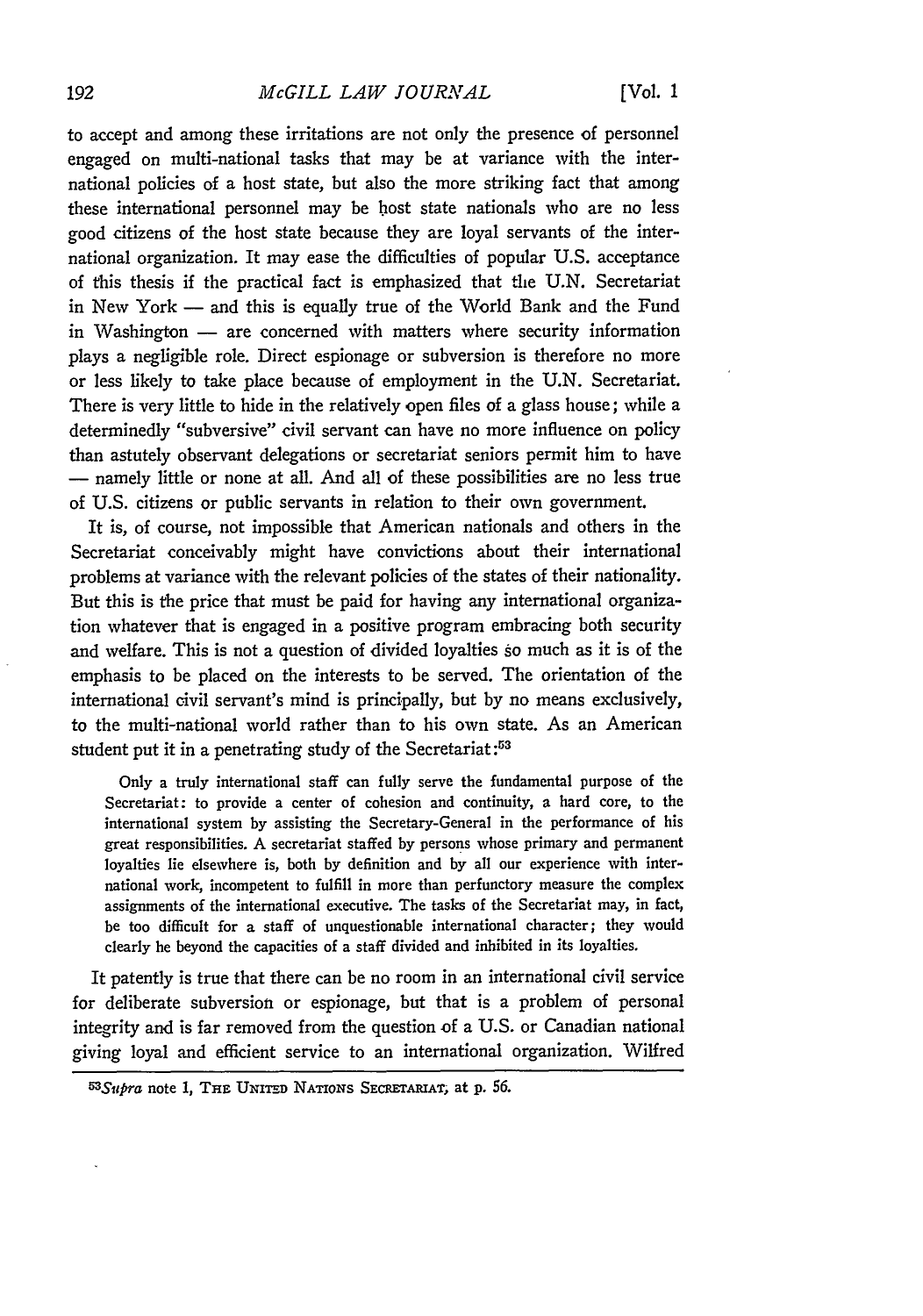Jenks dealt feelingly and candidly a dozen years ago with the true character of the international viewpoint:<sup>54</sup>

The first of these special qualifications is a distinctively international outlook **...** A lack of attachment to any one country does not constitute an international outlook. A superior indifference to the emotions and prejudices of those whose world is bounded by the frontiers of a single state does not constitute an international outlook. **A** blurred indistinctness of attitude towards all questions, proceeding from a freedom of prejudice born of lack of vitality, does not constitute an international outlook. The international outlook required of the international civil servant is an awareness made instinctive by habit of the needs, emotions, and prejudices of the peoples of differently-circumstanced countries, as they are felt and expressed by the peoples concerned, accompanied by a capacity for weighing these frequently imponderable elements in a judicial manner before reaching any decision to which they are relevant.

It may be suggested, moreover,  $-$  as Mr. Dean Acheson himself has done - that recent U.S. preoccupation with "subversive" United Nations personnel would seem to have been very much out of proportion to the actual dangers to U.S. security from staff members. And that preoccupation has tended to close off an awareness of the desirable admixture of qualities and interests, all founded on personal integrity, that can have a man remain a decent and loyal citizen, while performing as a conscientious and effective international civil servant.

The legal problems too, though difficult are really not particularily formidable. There should be no tampering with that language of the Charter which gives status to the Organization and independence to the Secretariat — with freedom to the Secretary-General to fashion employment policies subject to the Staff Rules and Regulations, General Assembly principles, and the Administrative Tribunal judgements. The Convention on Privileges and Immunities solved many of the foreseeable problems of the relations with host and member states. What was not foreseen were these novel difficulties raised by the impact of international Communist behaviour on the security thinking and police needs of many Western states, especially the U.S.

There are two possible approaches to the legal aspects of the question. There is, on the one hand, an insistence on the strict independence of the Secretary-General to employ and to discharge within the Regulations as he sees fit. This view is buttressed by the practical assumption that the Secretary-General's own good sense, aided by adequate information from member states, can be trusted to evaluate unfit personnel and that his announced use of the Advisory Panel should provide effective safeguards against "subversive" or "spying" activities. On the other hand member states may claim that personnel seeking employment with the U.N., or

<sup>54</sup>W. **C.** Jenks, *Some Problems of an International Civil Service* (1943) I1 Public Administration Rev. 93 at 95.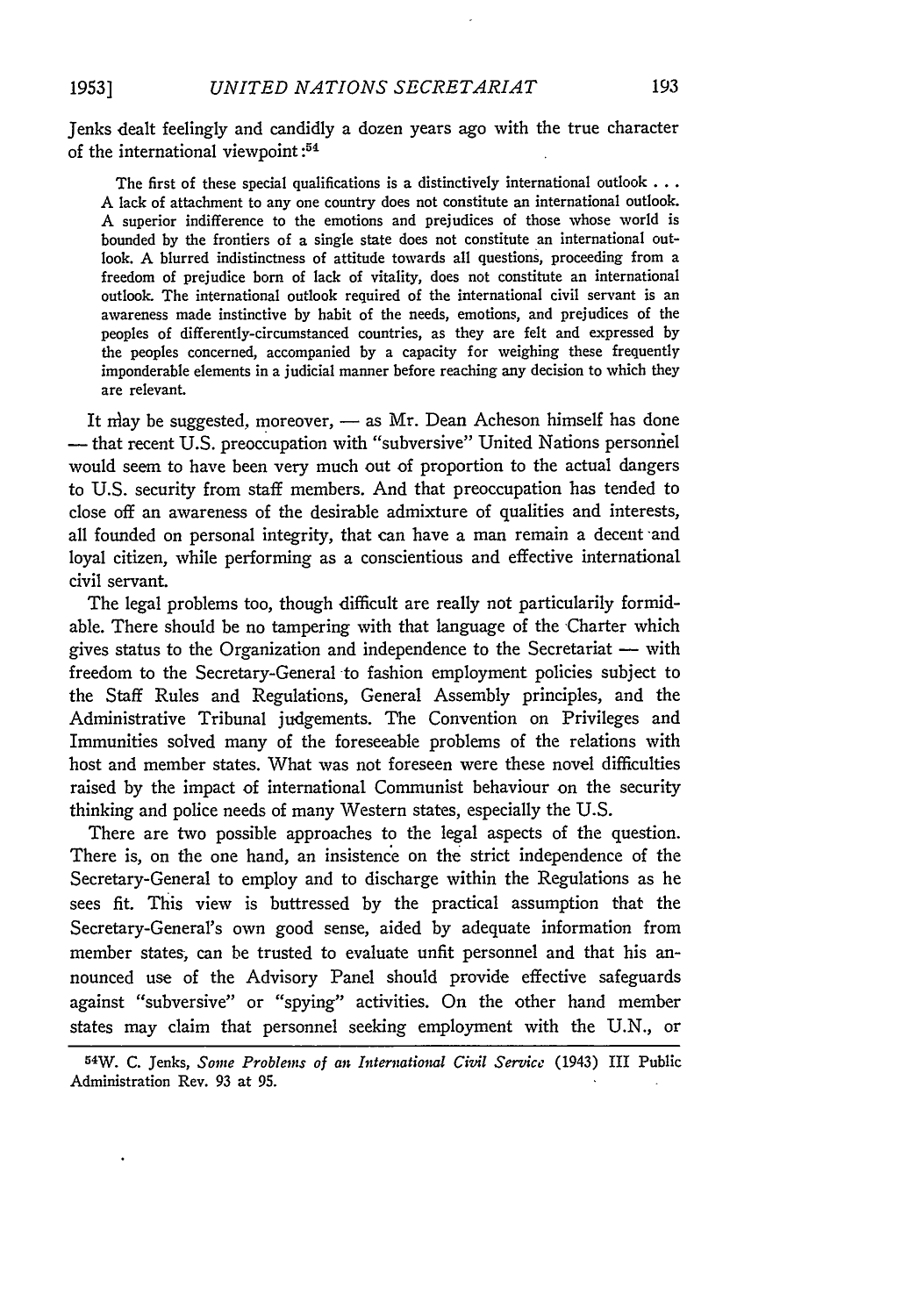already employed, be required to have the approval of the states of their nationality; while host-states conceivably may go further and insist that all employees resident in the host state, including non-nationals, be subjected to some measure of local government clearance. It is interesting to observe that despite the French Delegation's generally critical statement it did agree that member states could determine the conditions under which their nationals were to be employed by the  $U.N.$  — but that at the same time municipal rules could not control the staff decisions of the Secretary-General.

Yet this proposal of member state approval, or host-state clearance of non-nationals  $-a$  *fortiori* the latter  $-\frac{1}{2}$  is open to some objection. It means that the independence of the Secretary-General is directly inpinged on, in a form not contemplated by the Charter, by the municipal rules of member states. Certainly the draftsmen could not have intended that the Secretary-General should be subject to the municipal decrees of individual states discriminating against selected classes of persons with respect to their eligibility for international employment.

In this light the proposed McCarran Act,<sup>55</sup> the recommendations of the Jurists with respect to the use of the Fifth Amendment, the possible diplomatic, if not public, insistence by the U.S. that the Secretary-General be guided by the findings of its municipal agencies with respect to the political "risk" quality of American Secretariat employees, all are procedures that inpinge on the freedom of the Secretary-General. It is difficult to know just how far any of these procedures are vitally necessary to American security. It is easy to see however, that they may directly affect the ability of the Secretary-General to employ those U.S. nationals who *in his opition* may be worth employing. Indeed, at this very moment of writing the recruiting of U.S. experts under the U.N. Technical Assistance program has been severely interrupted by the ability of the Secretary-General to obtain U.S. clearances rapidly or in some cases not at all.<sup>56</sup> Some compromise here would seem to be desirable. Indeed, it may be hoped that the proposed McCarran Act will give way before such compromise and in the result permanent arrangements between the U.S. and the Secretary-General on the furnishing *and evaluation* of information will be established. The real difficulty, however, is that the standard of employability in the President's Executive Order is one

<sup>55</sup>Bill S.3 of the 83rd Congress, 1st Session, passed by the Senate in June 8, 1953, and referred to The House of Representatives on June *9, 1953,* making it an offence to obtain employment from or retain employment with the U.N. without security clearances from the Attorney General, all subject to a 'fine of \$10,000 and/or up to five years imprisonment. See also **SENATE** REPORT No. 223, **MAY** 4, 1953, **To AccOMPANY BILL** S.3 FRO-M **THE** COMMTTEE ON **JUDICIARY,** stating that only **by** congressional legislation can **U.S.** nationals effectively be prevented from taking employment with the U.N. without a security clearance from the U.S. Government.

<sup>5</sup> 6 N.Y. Times, Sept. 30, 1953, page *2.*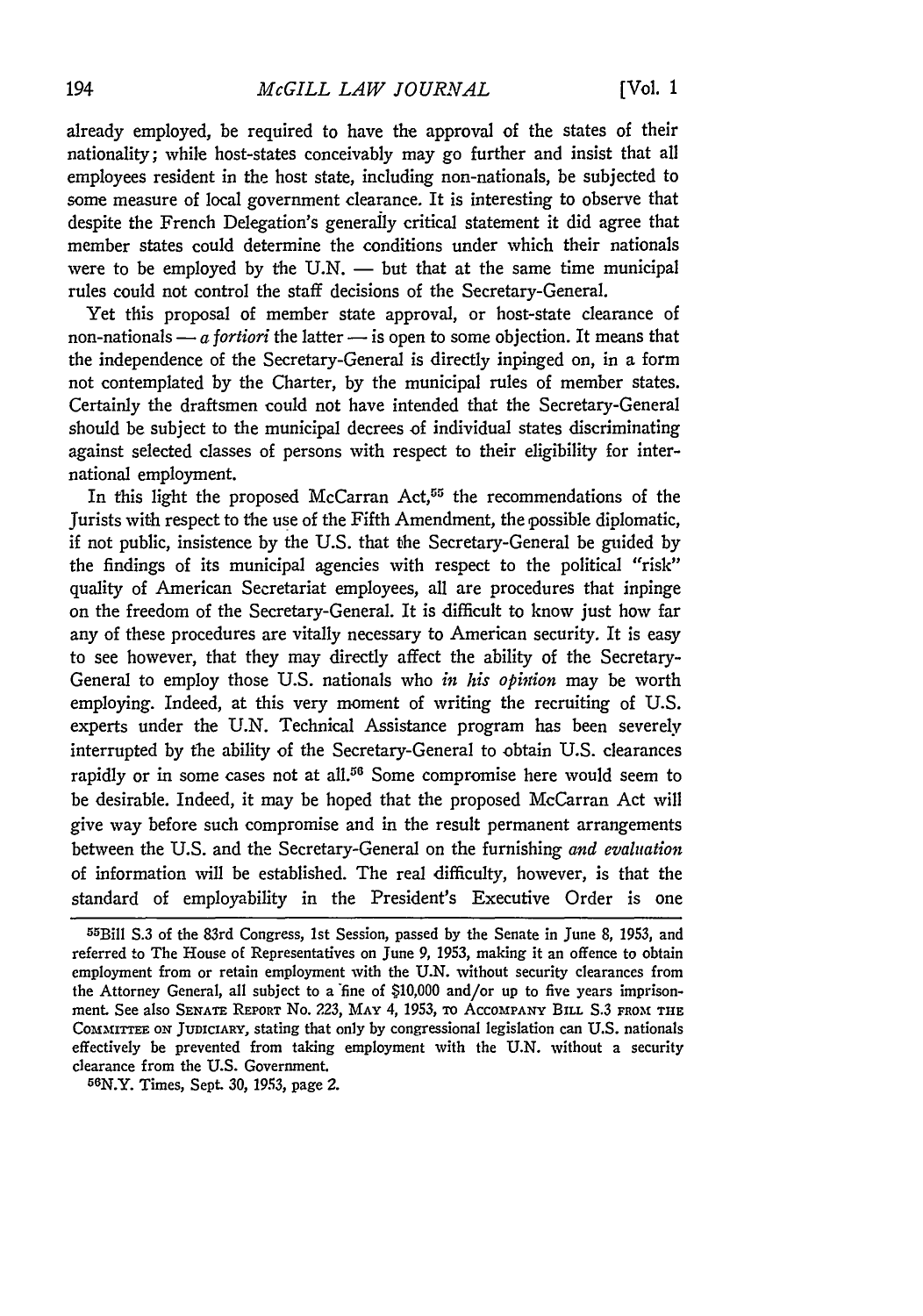which places the onus on the candidate or employee to prove he is not a security risk while the Secretary-General's Report, supported by the Jurists, places the onus on the Secretary-General, who is to be satisfied by the *"'preponderance of evidence."* It will be surprising if a number of problems soon do not arise out of this conflict of standards and if, to solve them, there will not need to be established something amounting to a Standing Mixed Panel comprising the Secretary-General and the United States with a "neutral" chairman, and with the Panel's decisions becoming binding by custom if not by law.

A number of other legal and administrative problems are almost equally contentious. There is the effect of any U.S.-U.N. arrangements on the position to be taken by other member states with respect to the employability of their nationals and in some cases non-nationals. There is the control of passports by member states thus interfering with the free movement of Secretariat staff on official business. And there is the U.S. interpretation of the Headquarters Agreement that has led to the refusal of entry into the U.S. of Non-Governmental Organization representatives traveling to the U.N. on official business.

With respect to the position of other member states it is clear that if the Secretary-General accepts the U.S. position on the Fifth Amendment cases other member states may demand similar treatment for those of its nationals who have refused to testify before their national investigation agencies. Howacceptable this would be to many U.N. members, particularily where this procedure may be asserted by states notorious for the arbitrary behaviour of their state organs, is a nice question. It is not difficult to predict that such procedures could become subject to considerable abuse and might deprive the Secretary-General not only of independence of judgment in many cases but, in the end, of valuable personnel. In short, the effects of having local law and process become a standard for employability of given nationals by the U.N. would be to transpose into Secretariat employment policy municipal standards greatly varying in their quality of substantive fairness and procedural decency.

Similarly, while all member government allegations about subversion and espionage must be taken very seriously by the Secretary-General, there scarcely can be one rule for the U.S. and another for other member-states. Perhaps here, too, the development of specific procedures - negotiation always, arbitration when necessary - to resolve disputes between member-states and the Secretary-General may be necessary. Conceivably these could lead to the slow evolution of a standard common to the U.S. and other member states, a standard that balances the problem of state security and dignity and some limited control over nationals with the needs of a truly independent international secretariat and Secretary-General.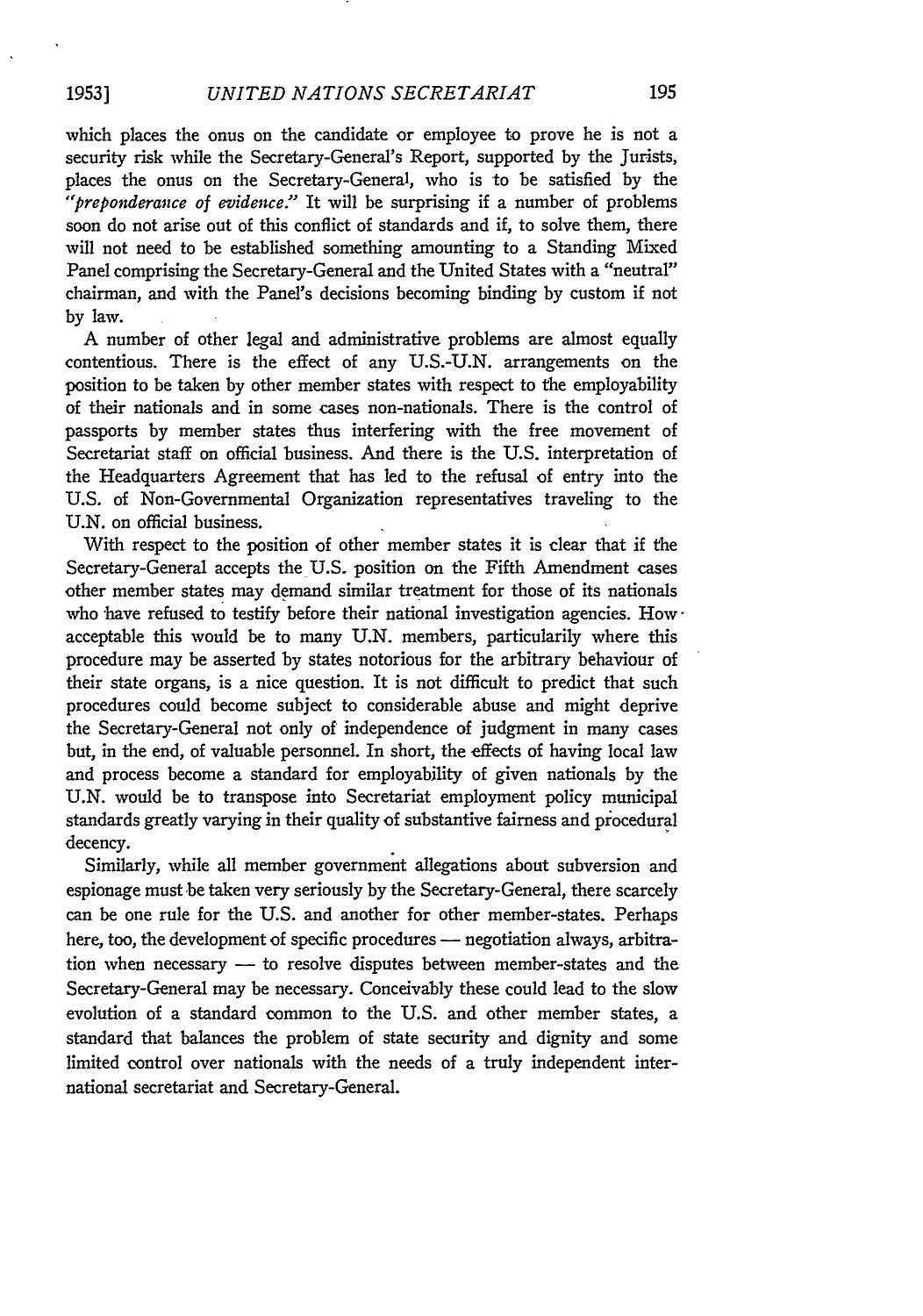The passport question too, presents more annoyance than difficulty. In most cases, there is no problem in U.N. personnel moving about on the business of the Organization. But the United States is not a party to the Convention on Privileges and Immunities and U.S. passport laws do permit a refusal to issue a passport where the "security" qualities of the national have been adversely determined by the State Department.<sup>57</sup> Some sensible arrangements need to be developed here. Who shall have the final word in a dispute between the Secretary-General and the U.S. may not be easy always to resolve, but perhaps here also the recommendations of the proposed Standing Mixed Panel may become accepted as a matter of. tradition by the U.S. although, of course, there would be no legal means to compel a passport to be issued.

Finally, the views asserted by the U.S. as to its right under the Headquarters Agreement, to refuse entry to N.G.O. representatives, need to be fully studied. The Secretary-General already has refused to accept these U.S. "reservations".<sup>58</sup> Indeed, the Legal Department of the Secretariat has expressed the opinion<sup>58a</sup> that no reservation,  $-$  covering the refusal to permit the immigration entry of N.G.O. personnel for security reasons,  $-$  in fact was made at the time of ratification and Senate consent and, that in any -case, the Joint Resolution of the 80th Congress 'did not deal specifically with the cases provided for in Sections 11 and 13 of the Agreement governing travel to Headquarters, visas and the non-applicability of United States immigration laws. Negotiations on these questions are presently continuing between the Secretary-General and the U.S. and doubtless some agreement will result  $-$  although here again the low sensitivity threshold of U.S. opinion as well as the new administrative procedures required by the McCarran Immigration Act,<sup>59</sup> are likely to render the process an uneasy one.

At bottom the personnel problem is a reflection of tension, distrust and the largely unanticipated results of embracing both "East" and "West", the super-powers and their supporters, within a common forum and a common security *cum* welfare institution. More immediately it is the result of the very special character of United States' opinion and recent public experience there with "subversive" activities in and out of government service. There is now however a very substantial body of discussion and analysis, as well as several months of Secretariat experience in dealing with the U.S., to permit the Secretary-General and the General Assembly to arrive at some statement

<sup>57</sup>See JURIST'S OPINiON 48-49 for a summary of the U.S. State Department Regulations governing the issuance of passports.

See **PROGRESS REPORT BY** SECRETARY-GENERAL TO ECOSOC on negotiations with the U.S. concerning the interpretation of the Headquarters Agreement, Press Release PM/2558, 27 July 1953; also Press Release ECOSOC/189, S/G 322, 31 July. 1953. 58aU.N. doc E/2397. April **10,** 1953.

<sup>59</sup> The Immigration and Nationality Act (1952), 66 Stats. U.S. 163.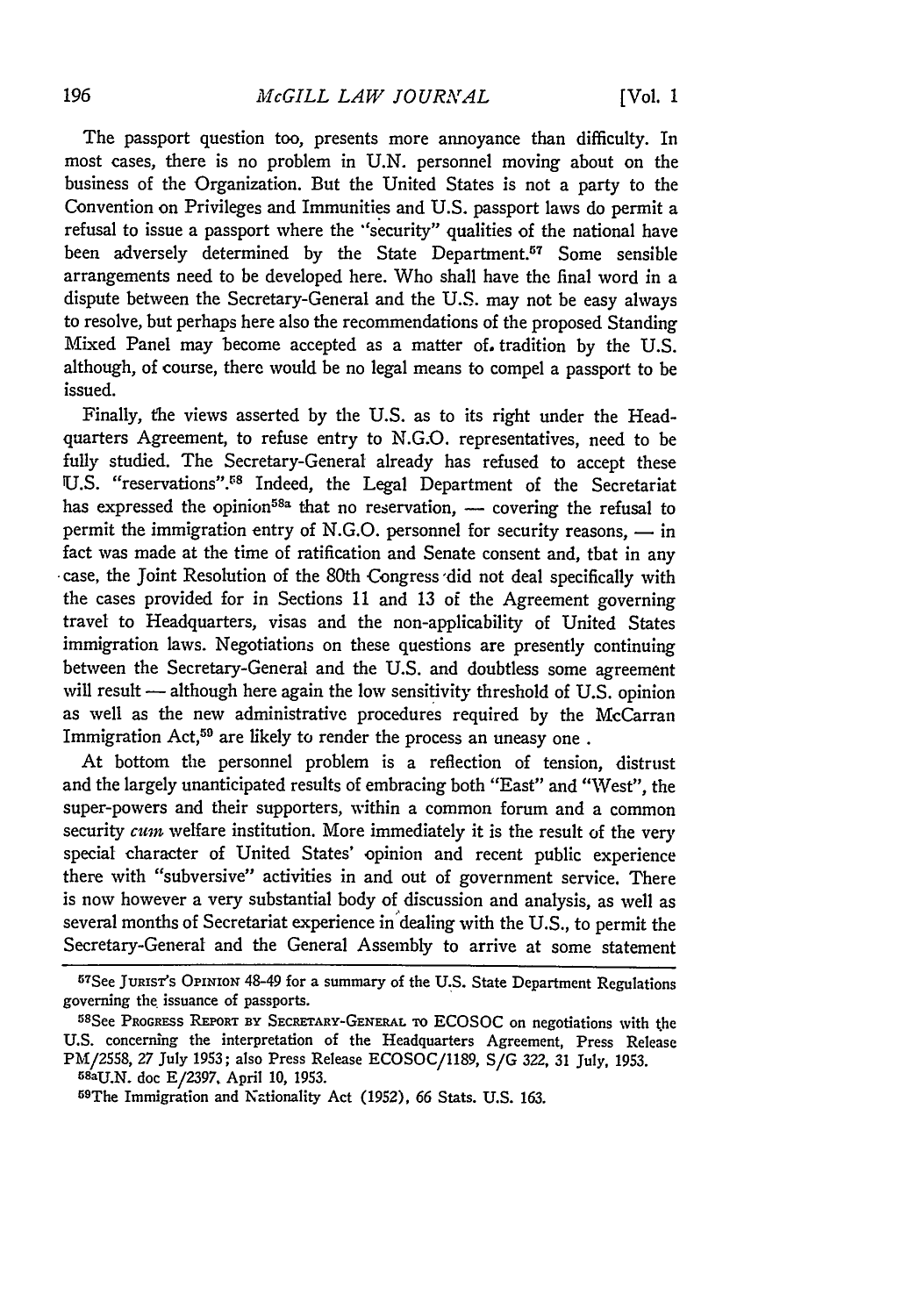of general principles about staff behaviour and member-state obligations that should be acceptable to all member and host states, and particularly to the U.S. It would be helpful at this juncture if the **U.S.** would accede to the Convention on Privileges and Immunities and were to take a fresh look at its obligations under the Headquarters Agreement. But even if this cannot be done, because of the taut sense of responsibility in security matters which American leadership may feel today, there is nothing to prevent the General Assembly from formulating  $-$  with the advice of a Commission selected to study the issues - a statement of principles and procedures that will secure the best interests of both the Organization and all member and host-states in these subversive allegation matters. It probably would be impractical to attempt to amend the Convention or the Headquarters Agreement at this time even if it were found desirable to do so, and a General Assembly Resolution on Principles and Methods to deal with allegedly subversive staff should do just as well. Such a statement should reflect the need to reassert the independence of the Secretary-General in his employment practices and should formulate particularity the extent to which certain limited "clearance" requirements **by** member states may or may not be consistent with such independance; the desireability of some clarifying details as to proper and improper "political" activity **by** international civil servants; the need to establish procedures for settling disputes between the U.S. and the Secretary-General on the evaluation of information; some conclusions as to the meaning of the Fifth Amendment cases, and the relevance of any resulting employment standards and procedures *vis-a-vis* U.S. nationals, to all other host and member states; the desireability of some clearer definition of the legal status of the *"Laissez-Passer"* and some limitations on the control of passports **by** states to affect the movements of U.N. personnel; a clearer formulation of the 'rights of accredited **N.G.O.** representatives to visit the **U.N.** officially with the least hindrance by the host state, - except on "proven" security grounds or where such visitors are not *bona fide* on the business of their organizations. And finally, these procedures should seek to retain the Administrative Tribunal **-** now commanding the substantial respect of most member-states and **U.N.** employees - as the proper appellate body to review the dismissal of holders of permanent contracts. Perhaps the Tribunal should have special in camera procedures for these security cases as well as some principles  $-$  including a fixed  $maximum$   $-$  to guide the amount of indemnities awarded, if any, for those discharged on "subversive" or like grounds.<sup>60</sup>

<sup>60</sup> For a statement of the views of international civil servants with respect to the policies followed by the Secretary General of the United Nations in dismissing or suspending personnel on Fifth Amendment or other "subversive" grounds, see the legal opinion of Prof. Henri Rolland, published by the Federation of International Civil Servants Associations, N.Y. Times, October 24, 1953.